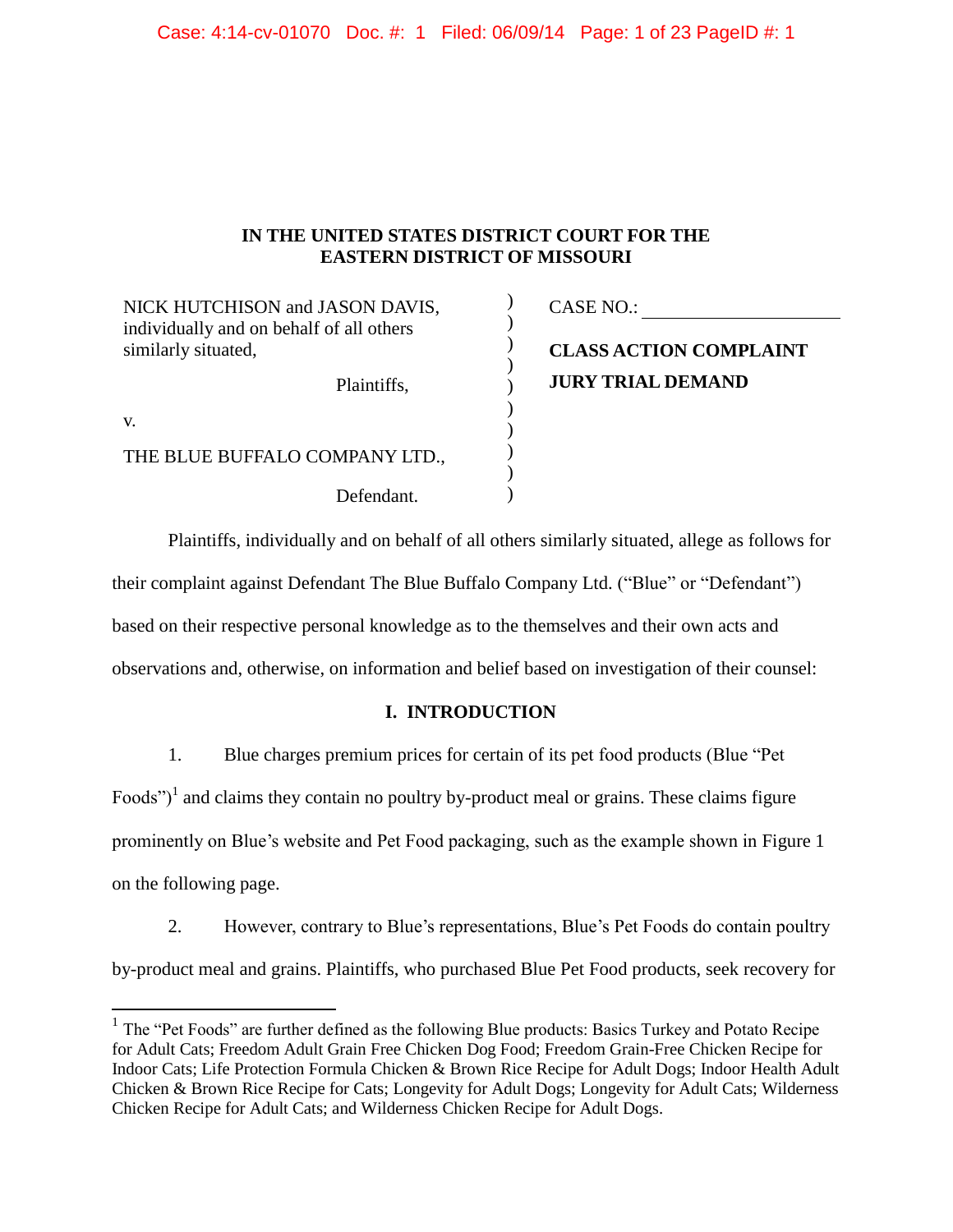## Case: 4:14-cv-01070 Doc. #: 1 Filed: 06/09/14 Page: 2 of 23 PageID #: 2

damages caused by Blue's false, deceptive, and misleading marketing and advertising and breach of express and implied warranties. Further, Plaintiffs seek to force Blue to market Pet Foods accurately and fairly.

*Figure 1— Wilderness Chicken Recipe for Adult Dogs package*; *claims displayed on the package are shown to the right*

<span id="page-1-0"></span>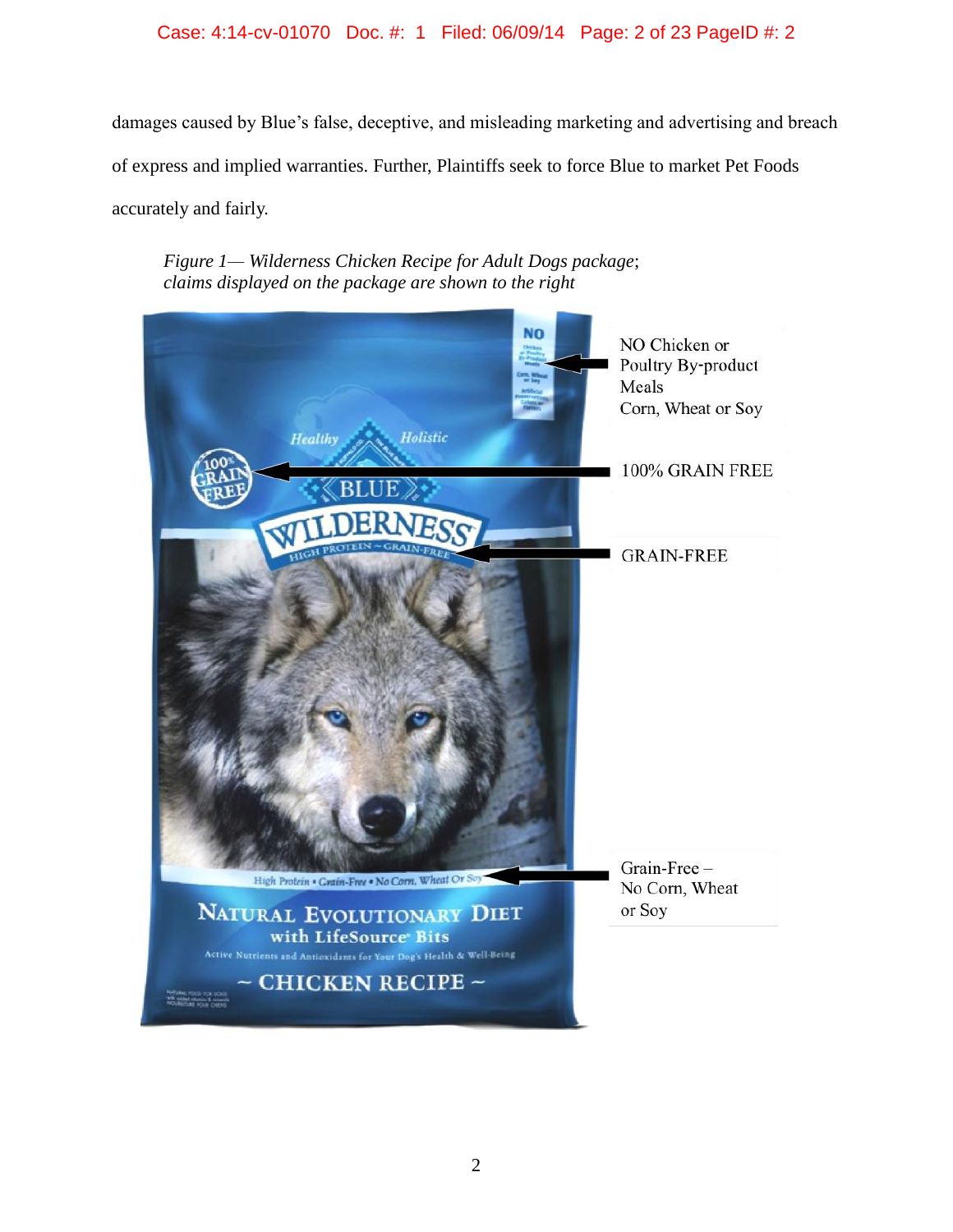#### **II. PARTIES**

3. Plaintiff Nick Hutchison is a resident of Crawford County, Missouri.

4. Plaintiff Jason Davis is a resident of Phelps County, Missouri.

5. Defendant Blue Buffalo is a Delaware corporation headquartered at 444 Danbury Road, Wilton, Connecticut 06897. Defendant can be served through its registered agent, United Corporate Services, Inc., 1739 East Elm Street, Suite 101, Jefferson City, Missouri 65101.

### **III. JURISDICTION AND VENUE**

6. This Court has subject-matter jurisdiction over this action pursuant to Title 28, United States Code, Section 1332, as amended by the Class Action Fairness Act of 2005, in that (i) the aggregate claims of Plaintiffs and the proposed Class members exceed the sum or value of \$5,000,000, exclusive of interest and costs; (ii) minimal diversity of citizenship exists between the proposed Class members and Defendant; and (iii) the Class consists of more than one hundred members.

7. This Court has supplemental jurisdiction with respect to the pendent state law claims under Title 28, United States Code, Section 1367.

8. Venue is proper in this District under Title 28, United States Code, Section 1391(b) because Defendant's improper conduct alleged in this complaint occurred in, was directed from, and/or emanated from this judicial district.

#### **IV. ALLEGATIONS OF FACT**

**A. Plaintiffs**

9. On multiple occasions during the Class Period (as defined below), Plaintiff Nick Hutchison purchased 4.5-pound bags of Blue Wilderness Chicken Recipe for Adult Dogs at a price of approximately \$19.99 each, not including sales tax at the Orscheln Farm & Home store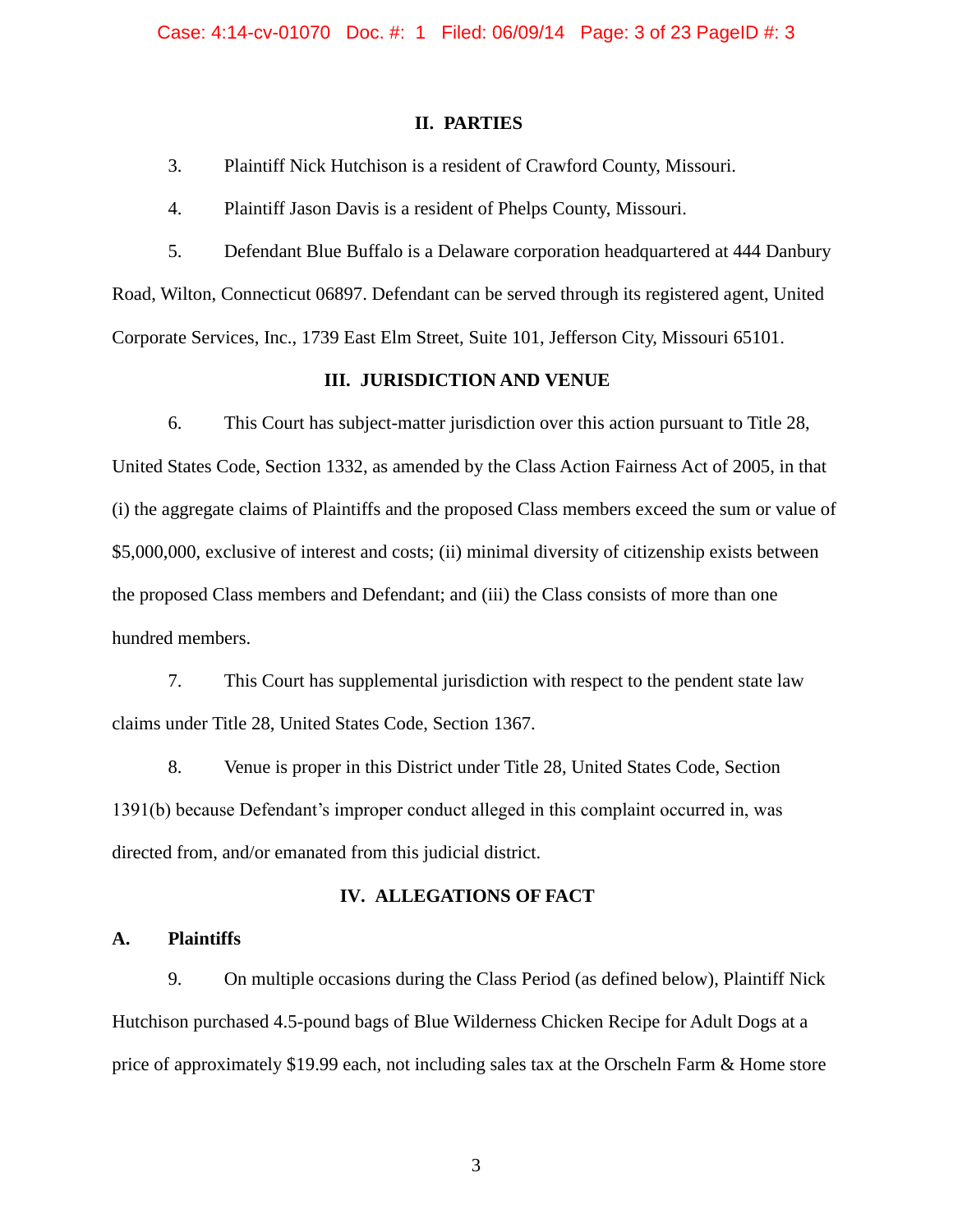### Case: 4:14-cv-01070 Doc. #: 1 Filed: 06/09/14 Page: 4 of 23 PageID #: 4

at 124 East South Service Road, Sullivan, Missouri 63080, and, at the same location, purchased a 24-pound bag of the same Pet Food at a price of approximately \$59.99 not including sales tax.

10. On multiple occasions during the Class Period (as defined below), Plaintiff Jason David purchased 24-pound bags of Blue Wilderness Chicken Recipe for Adult Dogs at a price of approximately \$59.99 each, not including sales tax, at the Orscheln Farm & Home store at 124 East South Service Road, Sullivan, Missouri 63080, at Country Feeds, 12550 County Road 2210, Saint James, Missouri 65559, and other stores.

11. Plaintiffs' purchased the Pet Foods for personal, family, or household purposes.

# **B. Defendant's Pet Foods Contain Poultry By-Product Meal, Rice, or Corn, Despite Defendant's Representations to the Contrary**

12. To induce consumers to purchase Pet Foods, Blue states on many of its Pet Food

packages that the products contain *no* chicken or poultry by-product meals and, except for

certain grain-disclosed recipes (*e.g.*, brown rice), no grains of any kind. *See [Figure 2](#page-3-0)*, below.

13. Blue makes similar claims on product-specific web pages on *www.blue-*

*buffalo.com*, its publicly available website. *See Figure 2*, below.

14. However, upon information and belief, Blue's Pet Foods contain poultry

by-product meal and/or rice and/corn, contrary to Blue's representations. *See Figure 2*, below.

<span id="page-3-0"></span>*Figure 2—Pet Foods that contain (i) poultry by-product meal and/or (ii) rice and/corn, compared to Blue's packaging and website representations regarding those Pet Foods*

| <b>Contains Chicken or Poultry By-Product Meal</b><br><b>Contains Corn and/or Rice</b> |         |                                                                                                                                                                                                                                                                                                               |  |  |
|----------------------------------------------------------------------------------------|---------|---------------------------------------------------------------------------------------------------------------------------------------------------------------------------------------------------------------------------------------------------------------------------------------------------------------|--|--|
| Pet Food                                                                               | Package | Web Page Quotes* (emphases in original)                                                                                                                                                                                                                                                                       |  |  |
| <b>Basics Turkey and</b><br>Potato Recipe for<br><b>Adult Cats</b>                     |         | [L] ike all BLUE pet foods, BLUE Basics<br>contains no chicken (or poultry) by-product<br>meals and no artificial ingredients of any kind.<br>[A] Il BLUE healthy cat foods contain NO<br>chicken (or poultry) by-product meals, artificial<br>colors, flavors or preservatives and NO corn,<br>wheat or soy. |  |  |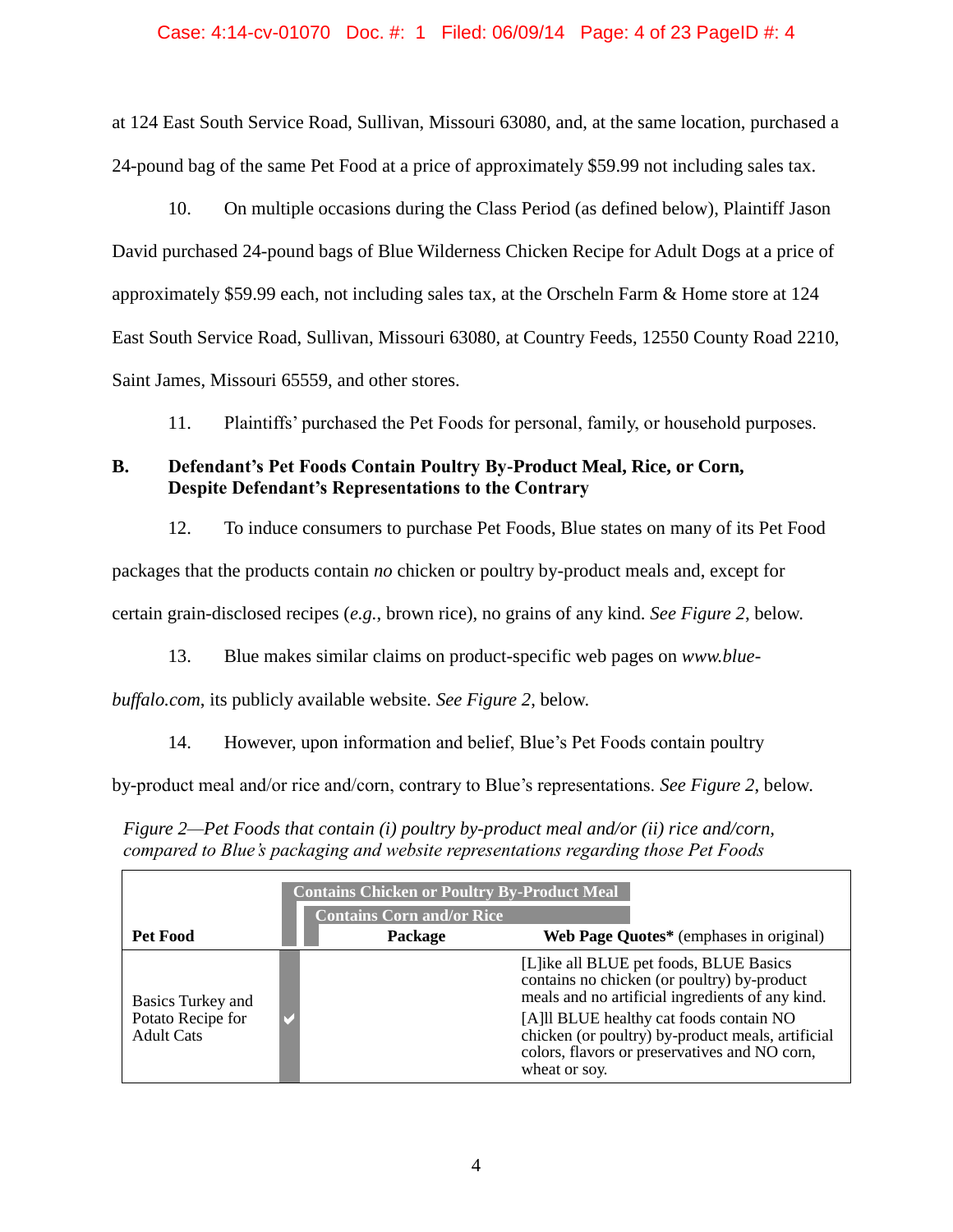| <b>Contains Chicken or Poultry By-Product Meal</b>                                        |  |                                                                                                                                   |                                                                                                                                                                                                                                                                                                           |  |  |
|-------------------------------------------------------------------------------------------|--|-----------------------------------------------------------------------------------------------------------------------------------|-----------------------------------------------------------------------------------------------------------------------------------------------------------------------------------------------------------------------------------------------------------------------------------------------------------|--|--|
| Pet Food                                                                                  |  | <b>Contains Corn and/or Rice</b><br>Package                                                                                       | Web Page Quotes* (emphases in original)                                                                                                                                                                                                                                                                   |  |  |
| Freedom Adult<br>Grain Free Chicken<br>Dog Food                                           |  | No chicken or poultry<br>by-product meals                                                                                         | Some [cats/dogs] just don't do well with grain-<br>based foods. That's why we created BLUE<br>Freedom dry food for [indoor cats/adult dogs].<br>BLUE Freedom contains no grains, so it has no<br>glutens. Glutens are known to trigger allergic<br>reactions in some [cats/dogs].                         |  |  |
| Freedom Grain-Free<br>Chicken Recipe for<br><b>Indoor Cats</b>                            |  | No corn, wheat or soy<br><b>GRAIN-FREE</b>                                                                                        | NO chicken or poultry by-product meals, NO<br>corn, wheat or soy and nothing artificial<br>[A]ll BLUE healthy dog foods contain NO<br>chicken (or poultry) by-product meals, artificial<br>colors, flavors or preservatives and NO corn,<br>wheat or soy.                                                 |  |  |
| <b>Life Protection</b><br>Formula Chicken &<br><b>Brown Rice Recipe</b><br>for Adult Dogs |  |                                                                                                                                   | [A]ll BLUE healthy dog foods contain NO<br>chicken (or poultry) by-product meals, artificial<br>colors, flavors or preservatives and NO corn,<br>wheat or soy.                                                                                                                                            |  |  |
| <b>Indoor Health Adult</b><br>Chicken & Brown<br>Rice Recipe for<br>Cats                  |  |                                                                                                                                   | [A] Il BLUE healthy cat foods contain NO<br>chicken (or poultry) by-product meals, artificial<br>colors, flavors or preservatives and NO corn,<br>wheat or soy.                                                                                                                                           |  |  |
| Longevity for<br><b>Adult Dogs</b>                                                        |  |                                                                                                                                   | Most pet parents with an overweight dog or cat<br>will turn to a big name weight loss food—and<br>there are virtually hundreds of them from which<br>to choose.                                                                                                                                           |  |  |
| Longevity for<br><b>Adult Cats</b>                                                        |  |                                                                                                                                   | But most of these foods contain ingredients like<br>chicken by-product meal, soybean mill run and<br>corn gluten meal—probably not the things you<br>want to feed your dog or cat every day.<br><b>BLUE</b> Longevity is an ideal weight, optimal                                                         |  |  |
|                                                                                           |  |                                                                                                                                   | calorie formula made with wholesome<br>ingredients.                                                                                                                                                                                                                                                       |  |  |
| <b>Wilderness Chicken</b><br>Recipe for Adult<br>Cats                                     |  | N <sub>O</sub><br>Poultry or Chicken<br><b>By-product Meals</b><br>Corn, Wheat or Soy<br>100% GRAIN FREE<br>No Corn, Wheat or Soy | And because BLUE Wilderness is made with no<br>grains, it's also an ideal choice if you prefer to<br>feed your cat a gluten-free diet.<br>[A] Il BLUE healthy cat foods contain NO<br>chicken (or poultry) by-product meals, artificial<br>colors, flavors or preservatives and NO corn,<br>wheat or soy. |  |  |
| <b>Wilderness Chicken</b><br>Recipe for Adult<br>Dogs                                     |  | N <sub>O</sub><br>Poultry or Chicken<br><b>By-product Meals</b><br>Corn, Wheat or Soy<br>100% GRAIN FREE<br>No Corn, Wheat or Soy | Made with the finest natural ingredients -<br>and no grains.<br>[A]ll BLUE healthy dog foods contain NO<br>chicken (or poultry) by-product meals, artificial<br>colors, flavors or preservatives and NO corn,<br>wheat or soy.                                                                            |  |  |

\*In or about March 2014, Blue discontinued Longevity products. Plaintiffs' allegation of poultry by-product meal in Longevity Pet Foods is based upon information and belief, the source of which is allegations of test results set forth in the complaint filed in the matter of *Nestlé Purina Petcare Company v. The Blue Buffalo Company Ltd.*, Case No. 14cv00895 (E.D. Mo. May 16, 2014).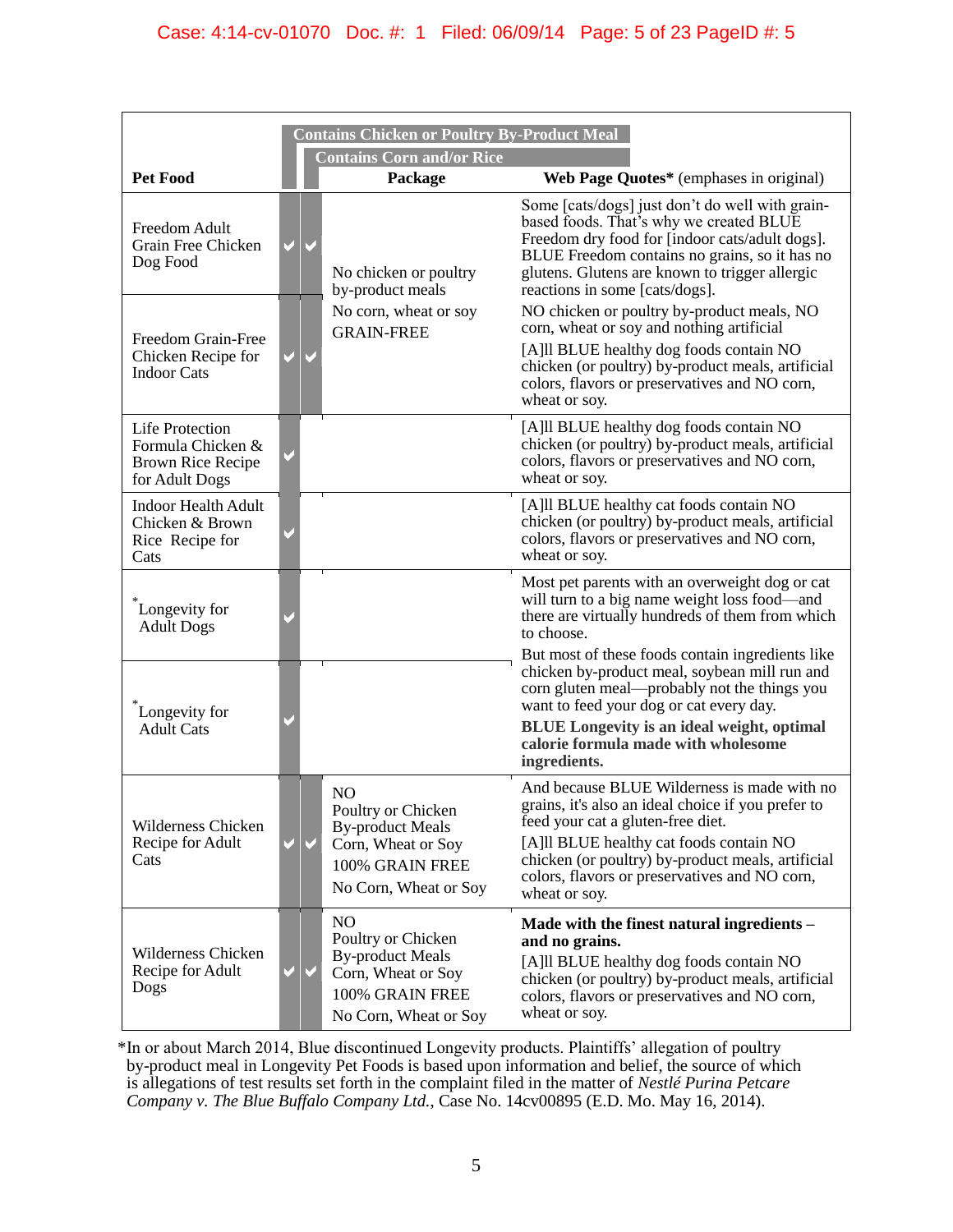### Case: 4:14-cv-01070 Doc. #: 1 Filed: 06/09/14 Page: 6 of 23 PageID #: 6

15. In addition, each Pet Food web page, except for the Longevity Pet Foods, displays the True Blue Promise: "**REAL MEAT** First Ingredient," "**NO** Chicken of Poultry By-product Meals," and "**NO** Corn, Wheat or Soy" (emphasis in original). *See Figure 3,* below.

Figure 3—True Blue Promise on product web page; expanded view at right

| 000<br>$\Phi$ |                                                                                     |           | BLUE Buffalo Wilderness - Natural Evolutionary Chicken Diet for Dogs - Grain Free<br>P- http://bluebuffalo.com/dog-food/widerness-chicken?pf=1&type=dry&animal=dog | <b>LAWING</b> Qr Coop | <b>TRUE BLUE</b>                    |
|---------------|-------------------------------------------------------------------------------------|-----------|--------------------------------------------------------------------------------------------------------------------------------------------------------------------|-----------------------|-------------------------------------|
|               |                                                                                     |           |                                                                                                                                                                    |                       | <b>PROMISE</b>                      |
|               | Guaranteed Analysis                                                                 |           |                                                                                                                                                                    |                       | Only the Finest Natural Ingredients |
|               | <b>Crude Protein</b>                                                                | 34.0% was | <b>TRUE BLUE</b>                                                                                                                                                   |                       |                                     |
|               | <b>Crude Pat</b>                                                                    | 15.0% min | <b>PROMISE</b>                                                                                                                                                     |                       | • REAL MEAT First Ingredient        |
|               | <b>Crude Fiber</b>                                                                  | 6.5% max  | <b>Travel Walkers' Associate</b><br><b>Services</b>                                                                                                                |                       |                                     |
|               | Microsture                                                                          | 10.0% max | <b>NG</b> Cam, Wheat or Tex                                                                                                                                        |                       | . NO Chicken or Poultry             |
|               | Calclum                                                                             | 1.3% min. | <b>Mit Artikal Travelation</b>                                                                                                                                     |                       | By-Product Meals                    |
|               | Phoephonus                                                                          | 0.9% min. |                                                                                                                                                                    |                       |                                     |
|               | Omega 3 Fatty Acids*                                                                | 0.3% min. |                                                                                                                                                                    |                       | . NO Corn, Wheat or Soy             |
|               | Omega 6 Fatty Acids*                                                                | 3.0% min  |                                                                                                                                                                    |                       |                                     |
|               | WO COVA At trainius telescon ne se tecniquism (NV)                                  |           |                                                                                                                                                                    |                       | . NO Artificial Preservatives,      |
|               | Food Nutrient Profiles:                                                             |           |                                                                                                                                                                    |                       | <b>Colors or Flavors</b>            |
|               | <b>Multi-Itline</b> , Starte-Huend                                                  |           |                                                                                                                                                                    |                       |                                     |
| --            | BLUE Wildemass Chicken Recipe for Dogs is formulated to meet the nutritional levels |           |                                                                                                                                                                    |                       |                                     |
|               | established by the AAFCO Dog Food Nutrient Profiles for maintenance.                |           |                                                                                                                                                                    |                       |                                     |
|               | a back to tree                                                                      |           |                                                                                                                                                                    |                       |                                     |

# **C. Defendant's Categorical Misrepresentations that Apply to the Pet Foods**

16. In addition to Blue's product-specific claims, Blue makes similar, general claims.

For example, the Blue Dog and Cat Food FAQs include the following question and answer:

Does BLUE dog food or BLUE cat food contain chicken or poultry by-product meals?

BLUE pet food contains no chicken or poultry by-product meals. What's more, we do not use corn, wheat or soy in any of our recipes.

http://www.bluebuffalo.com/health/faq#question5 (retrieved May 23, 2014).

17. Blue posts a "Blue Buffalo Nutrition and Ingredient Philosophy" web page that

includes the following statements:

a. Under the heading, "What's In Our Food and Why," Blue states, "[R]eal

chicken meat is a higher quality protein source than chicken or poultry by-product meals  $\dots$ ."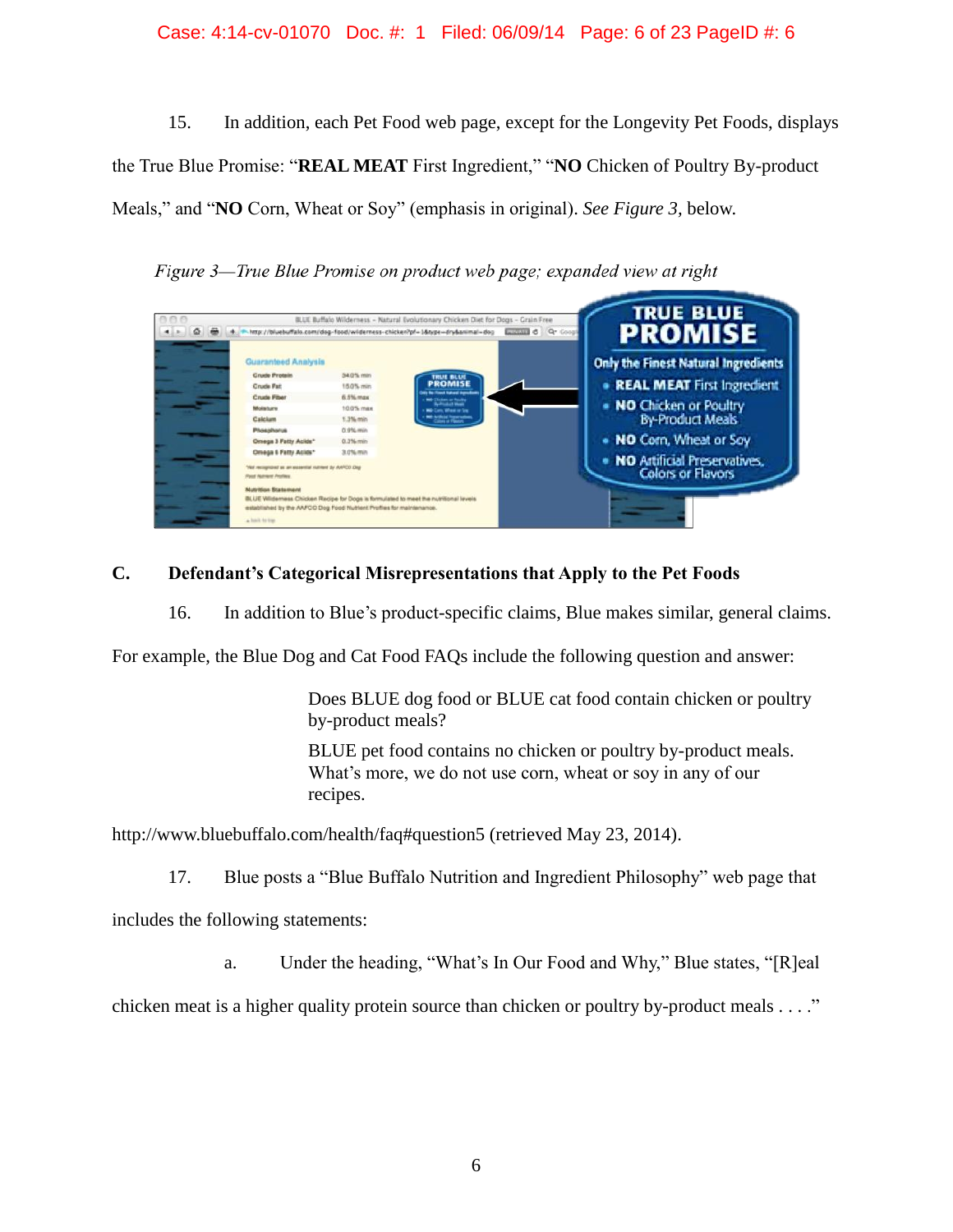### Case: 4:14-cv-01070 Doc. #: 1 Filed: 06/09/14 Page: 7 of 23 PageID #: 7

b. Under the heading, "High-Quality Protein Sources," Blue states, "Some

brands cut corners by using protein from chicken or poultry by-product meals, or even worse,

from corn or soy—not BLUE."

c. Under the heading, "What's Not in BLUE and Why," and Blue states:

Chicken or Poultry By-product Meals

At Blue Buffalo we use "Chicken Meal" or "Turkey Meal" made from the whole meat of the birds, not by-products. Poultry or chicken by-product meals cost a lot less than meals made from whole meat. At Blue Buffalo we think the cost is well worth it to know exactly what's in our food.

Corn, Wheat or Soy Proteins (Glutens)

Many pet food companies use the less expensive glutens to increase protein levels without the complete amino acid benefits of using more expensive meat, poultry or fish proteins.

**. . .**

Simply put, these ingredients are cheaper, lower in nutrition, and things we would never include in a BLUE recipe.

*http://www.bluebuffalo.com/nutrition* (retrieved May 22, 2014); *see also http://www.blue-*

*buffalo.com/health/healthy-feeding* (retrieved May 23, 2014) (similar statements on Blue web

page entitled "Feeding Your Pet Healthy—What You Need to Know").

18. Blue's website includes dog and cat versions of "The True Blue Test Results,"

generally comparing its products to those of other manufacturers. As shown in *Figure 3*, below:

a. The middle column of the True Blue Test Results is labeled "NEVER Has

Chicken (or Poultry) By-product Meals." If a visitor to Blue's website "mouses" over the column

header, Blue displays the pop-up message shown in *See Figure 4(a)*, below, which states:

NEVER Has Chicken (or Poultry) By-product Meals

Poultry (chicken) by-product meal consists of the ground, rendered, clean parts of **the carcass of slaughtered poultry**, such as necks, feet, undeveloped eggs, and intestines. These ingredients are commonly lower in cost than fresh meat.

(Emphasis in original.)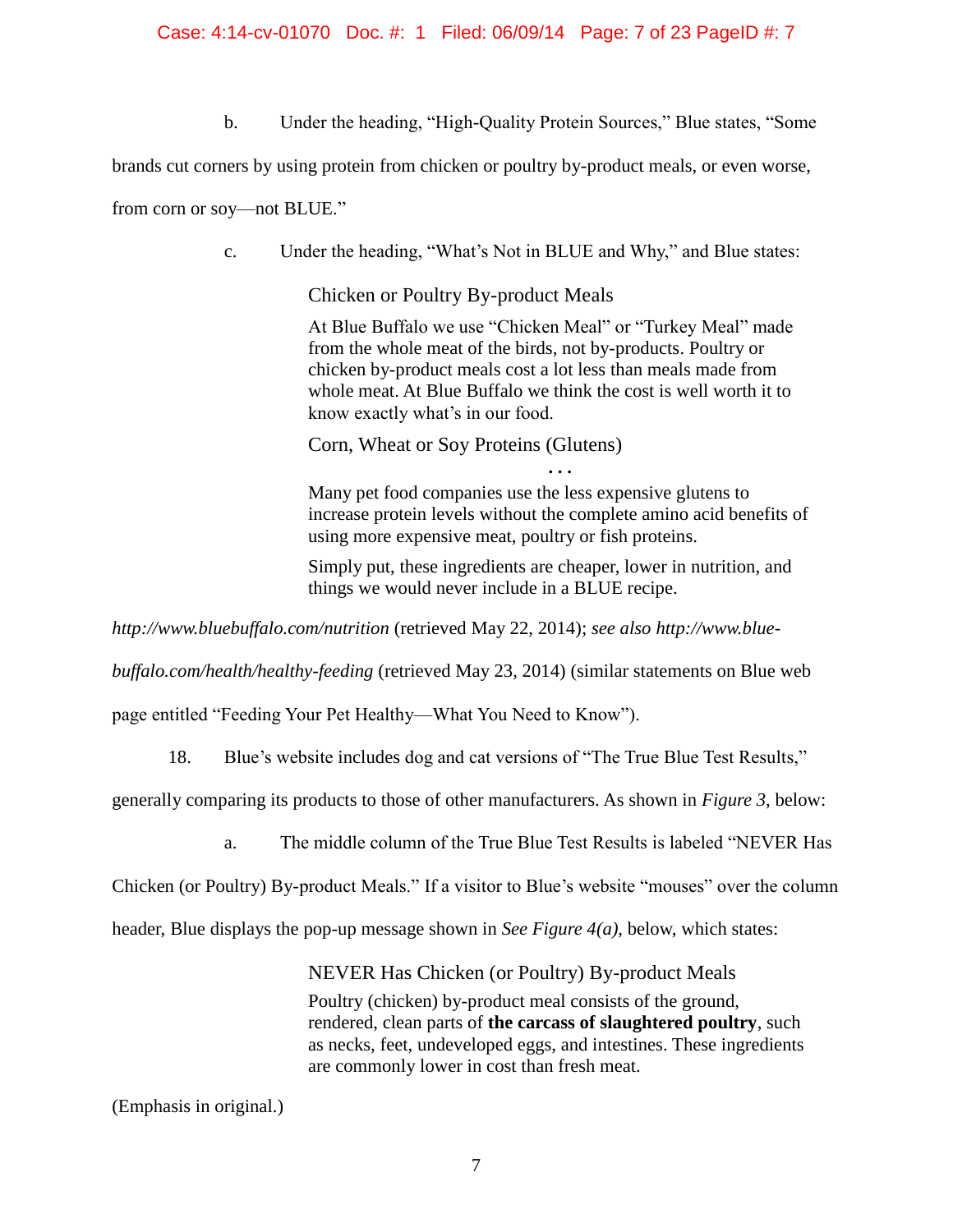### Case: 4:14-cv-01070 Doc. #: 1 Filed: 06/09/14 Page: 8 of 23 PageID #: 8

b. The right-hand column of the True Blue Test Results is labeled "NEVER

Has Corn, Wheat or Soy." If a visitor to Blue's website "mouses" over the column header, Blue displays the pop-up message shown in *See Figure 4(b)*, below, which states:

NEVER Has Corn, Wheat or Soy

All of **these fillers are incomplete sources of protein** and can trigger allergic reactions in some dogs. Grain proteins are used by some brands as inexpensive substitutes for meat protein. These grains do not contain the complete amino acid profiles specific for dogs and cats and are not as easily digestible as more nutritious meat-based proteins.

(Emphasis in original.)

c. In the shaded, first row of the True Blue Test Results chart, the check marks represent the score Blue gives itself, including check marks for not using poultry by-product meals or corn, wheat, or soy. *See Figure 4(c)*; *see also* http://www.bluebuffalo.com/ health/read-the-label ("Read Any Good Pet Food Labels Lately?") (retrieved May 23, 2014).

### **D. Plaintiffs' Damages**

19. Blue's statements cited in paragraphs 17.b through 18.b, above, include Blue's representations that other brands "cut corners," using ingredients that are "cheaper," "lower in cost," "less expensive," or "cost a lot less," and that are "inexpensive substitutes" for the ingredients Blue claims to use in the Pet Foods.

20. Upon information and belief, the prices Blue charges for its Pet Foods include premiums for the cost of the ingredients Blue claims to use in place of chicken or poultry byproduct meal and/or rice and/or corn.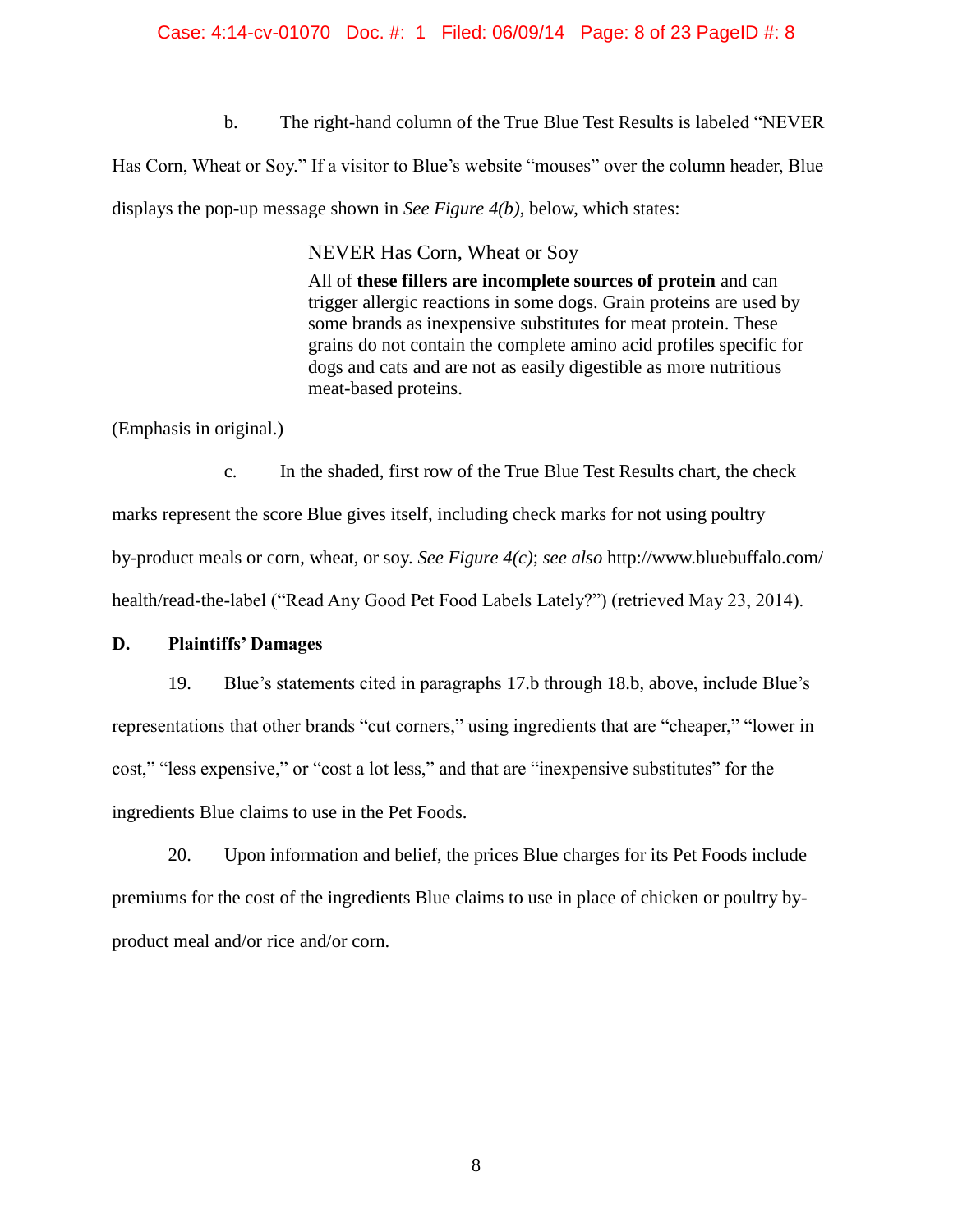## Case: 4:14-cv-01070 Doc. #: 1 Filed: 06/09/14 Page: 9 of 23 PageID #: 9

## *Figure 3—True Blue Test Results for dogs.*

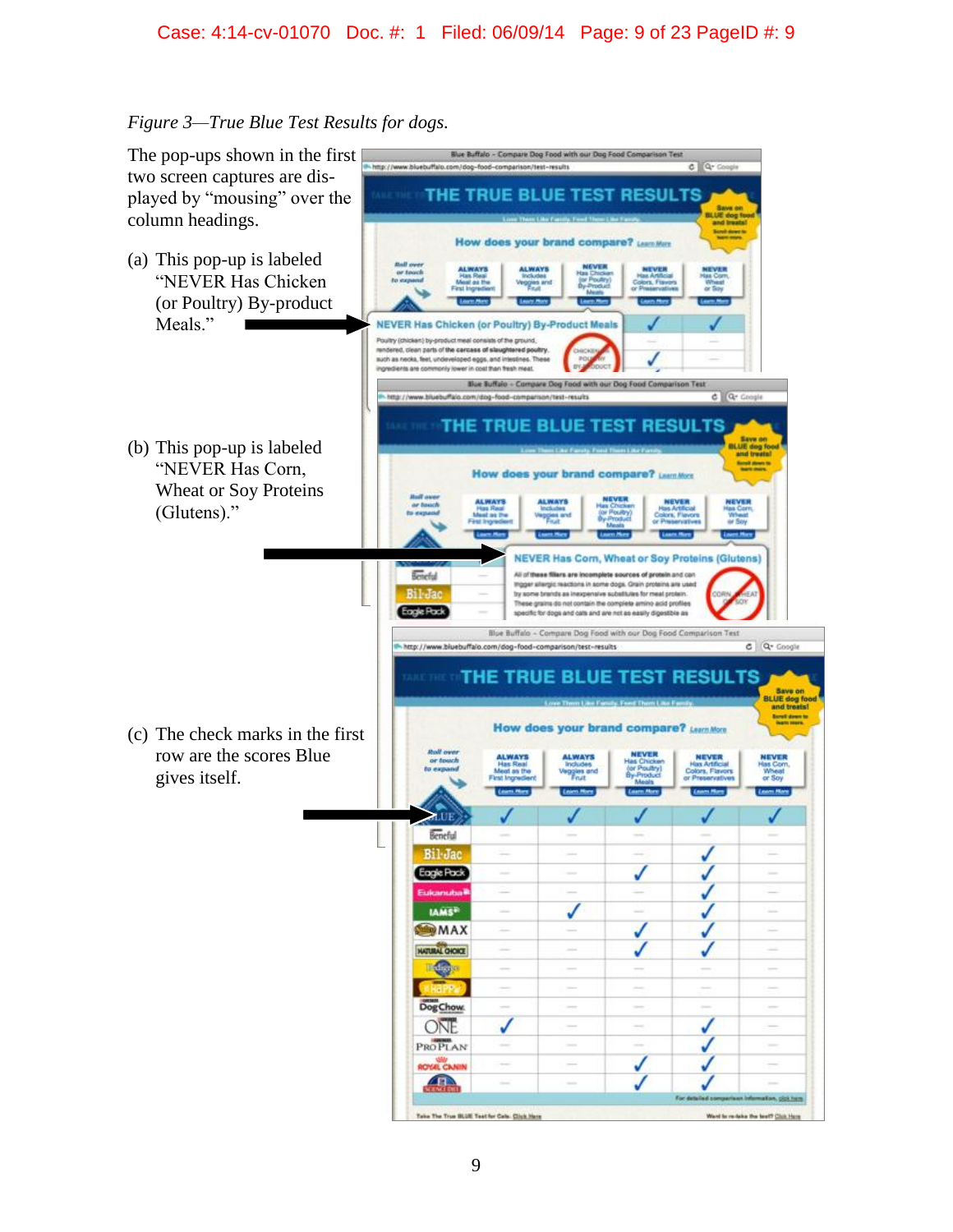#### Case: 4:14-cv-01070 Doc. #: 1 Filed: 06/09/14 Page: 10 of 23 PageID #: 10

21. In addition, upon information and belief, Blue attempts to capitalize on increasing consumer awareness of gluten content in foods and interest in gluten-free products. *See*, *e.g.*, "A Big Bet on Gluen-Free," Stephanie Strom, *New York Times*, Feb. 17, 2014, available at *http://www.nytimes.com/2014/02/18/business/food-industry-wagers-big-on-gluten-free.html*  (retrieved May 27, 2014); "Shouldn't Your Dog be Gluten-Free, Too?" Colleen Debaise, *New York Times*, Mar. 19, 2014, available at *http://boss.blogs.nytimes.com/2014/03/19/shouldnt-yourdog-be-gluten-free-too* (retrieved May 27, 2014).

22. In light of the Pet Foods' actual ingredients and the prices Blue charges for the Pet Foods, Blue's claims that its Pet Foods do not contain poultry by-product meal, rice, or corn are misleading, and Plaintiffs paid Blue undeserved premiums when they bought Pet Foods.

### **V. CLASS ALLEGATIONS**

23. This action is properly maintainable as a plaintiffs' class action under Rule 23 of the Federal Rules of Civil Procedure and, as to the Missouri Merchandising Practices Act, Mo. Rev. Stat. § 407.025.2.

24. The proposed "Class" is defined as: All persons in the United States who purchased any of the Pet Food products during the Class Period.

25. The proposed "Class Period" is defined as the period from five years prior to the date of the initial filing of the complaint through the date of class certification in this matter.

26. Excluded from the Class are: (i) Defendant, its assigns, successors, and legal representatives; (ii) any entities in which Defendant has controlling interests; (iii) federal, state, and/or local governments, including, but not limited to, their departments, agencies, divisions, bureaus, boards, sections, groups, counsels, and/or subdivisions; (iv) all persons presently in bankruptcy proceedings or who obtained a bankruptcy discharge in the last three years; and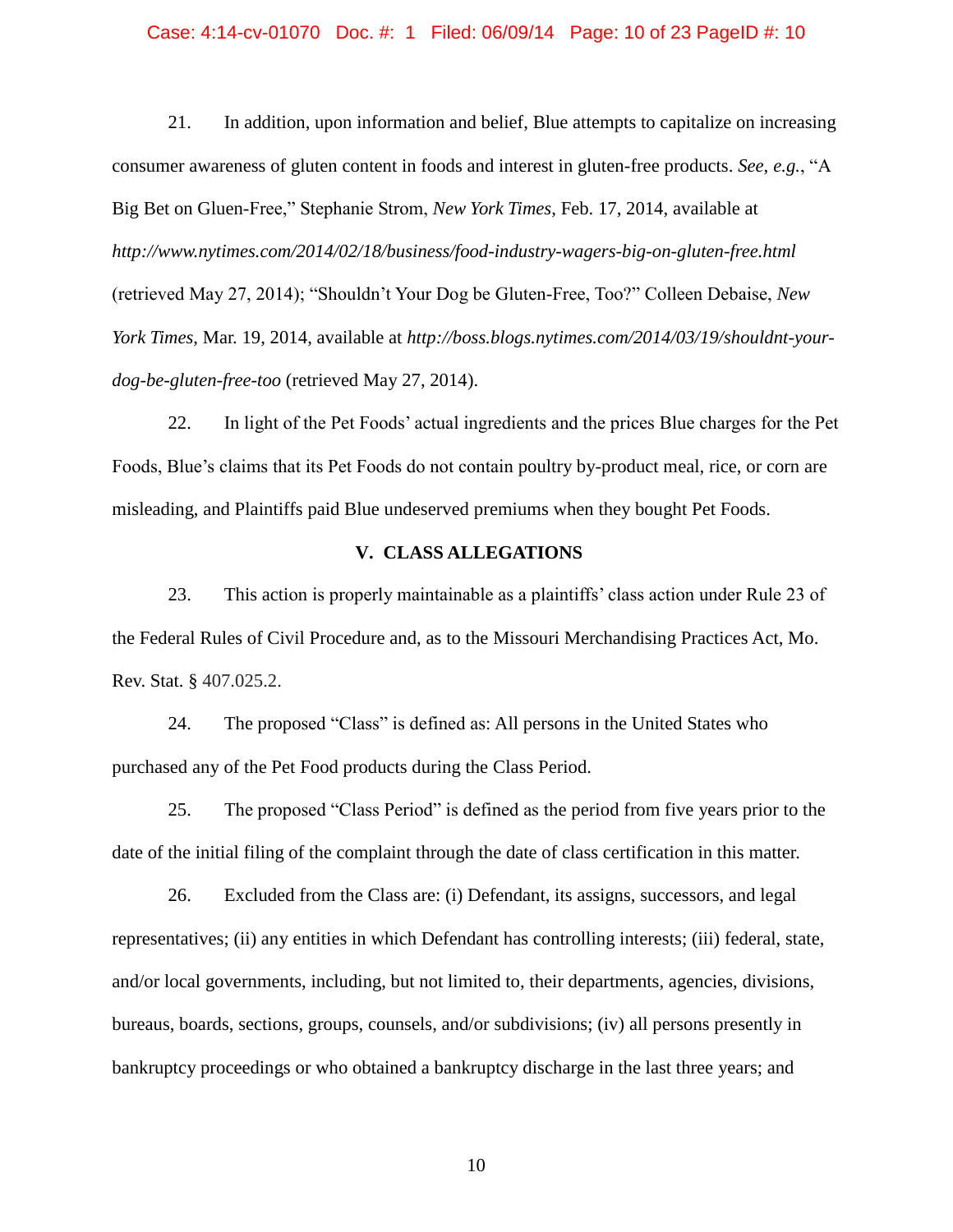#### Case: 4:14-cv-01070 Doc. #: 1 Filed: 06/09/14 Page: 11 of 23 PageID #: 11

(v) any judicial officer presiding over this matter and person within the third degree of consanguinity to such judicial officer.

27. The Class consists of hundreds, if not thousands, of individuals and entities in the United States, making joinder impractical.

28. Plaintiffs' claims are typical of the claims of Class members.

29. Plaintiffs will fairly and adequately represent the interests of the Class. Plaintiffs have retained counsel with substantial experience prosecuting class actions and complex litigation and who have agreed to advance the expenses of prosecuting this matter and have the financial resources to do so. Plaintiffs and their counsel are committed to prosecuting this action vigorously on behalf of the Class and have no interests adverse to those of the Class.

30. A class action is superior to other methods for the fair and efficient adjudication of this controversy. Further, although the damages suffered by many individual members of the class may be distinct, the expense and burden of individual litigation may make pursuit of claims difficult, if not impossible, for all Class members, many of whom may be unaware that claims exist against Defendant.

31. The class treatment of common questions of law and fact is also superior to multiple individual actions or piecemeal litigation in that it conserves the resources of the courts and the litigants and promotes consistency and efficiency of adjudication.

32. Defendant has acted and failed to act on grounds generally applicable to Plaintiffs and the Class, requiring the Court's imposition of uniform relief to ensure compatible standards of conduct toward the Class.

33. The factual and legal bases of Defendant's liability to Plaintiffs and other Class members are the same, resulting in injury to Plaintiffs and all of the other Class members.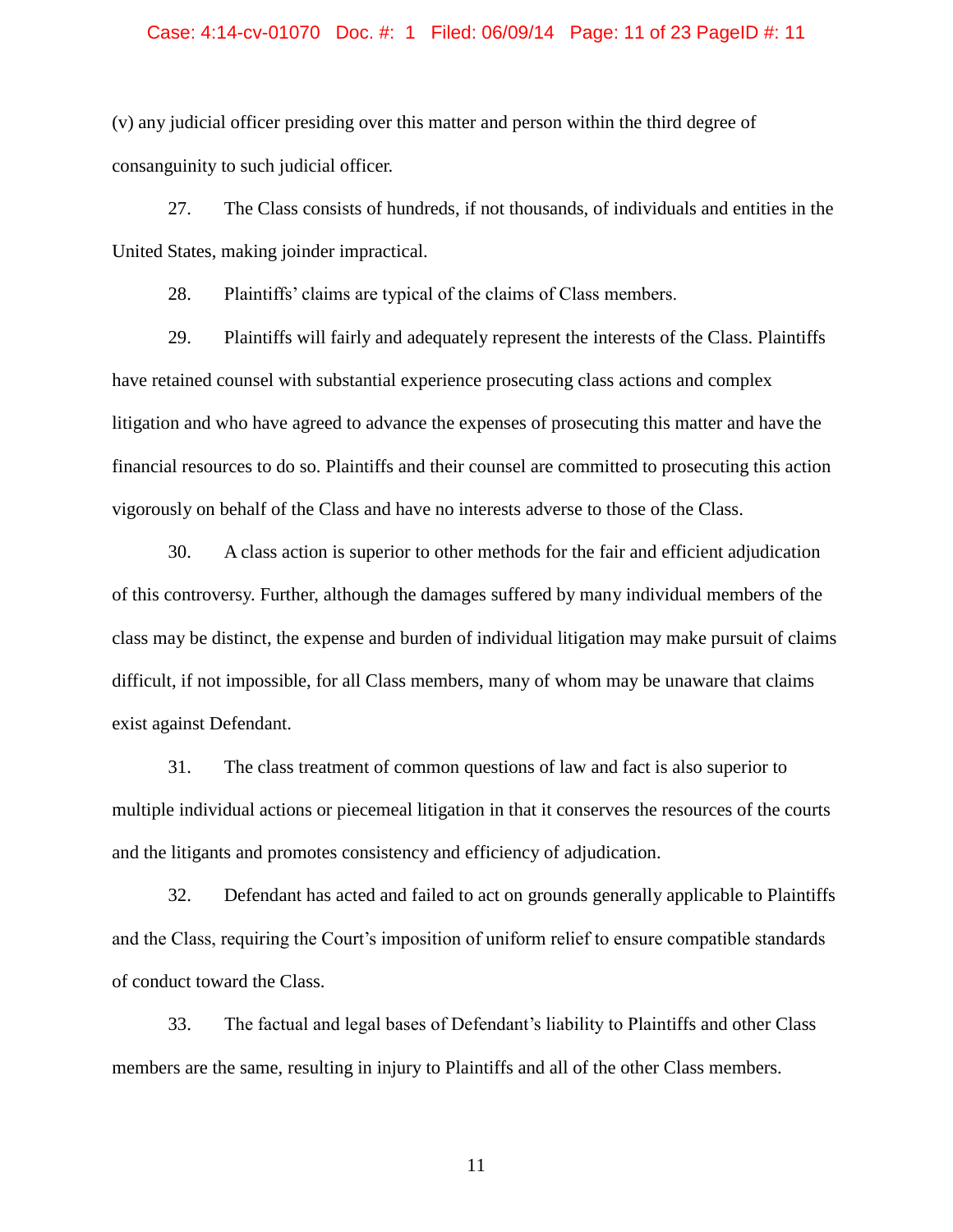### Case: 4:14-cv-01070 Doc. #: 1 Filed: 06/09/14 Page: 12 of 23 PageID #: 12

Plaintiffs and the other Class members have all suffered harm and damages as a result of Defendant's wrongful conduct.

34. Many questions of law and fact are common to Plaintiffs and the Class and predominate over any questions that may affect only individual Class members. Common and predominant questions for the Class include but are not limited to the following:

- a. Were Blue's claims false?
- b. Were Blue's claims deceptive and misleading?
- c. Did Blue intend to make false, deceptive, or misleading claims?
- d. Did Blue omit disclosure of material facts?
- e. Did Blue intend Plaintiffs to rely on its representations or omissions?
- f. Did Blue breach express warranties regarding the Pet Foods?
- g. Did Blue breach implied warranties of merchantability of the Pet Foods?
- h. Was Blue's conduct vexatious or wanton?
- i. Have Plaintiffs suffered damages as a result of Blue's conduct?
- j. Have Plaintiffs incurred costs as a result of Blue's conduct?
- k. Does Blue's conduct injure or threaten injury to the consuming public?
- l. Has Blue been unjustly enriched by its conduct?

35. The questions of law and fact common to the Class predominate over any questions affecting only individual members, and a class action is superior to all other available methods for the fair and efficient adjudication of this controversy.

36. Plaintiffs' claims for relief include those set forth below.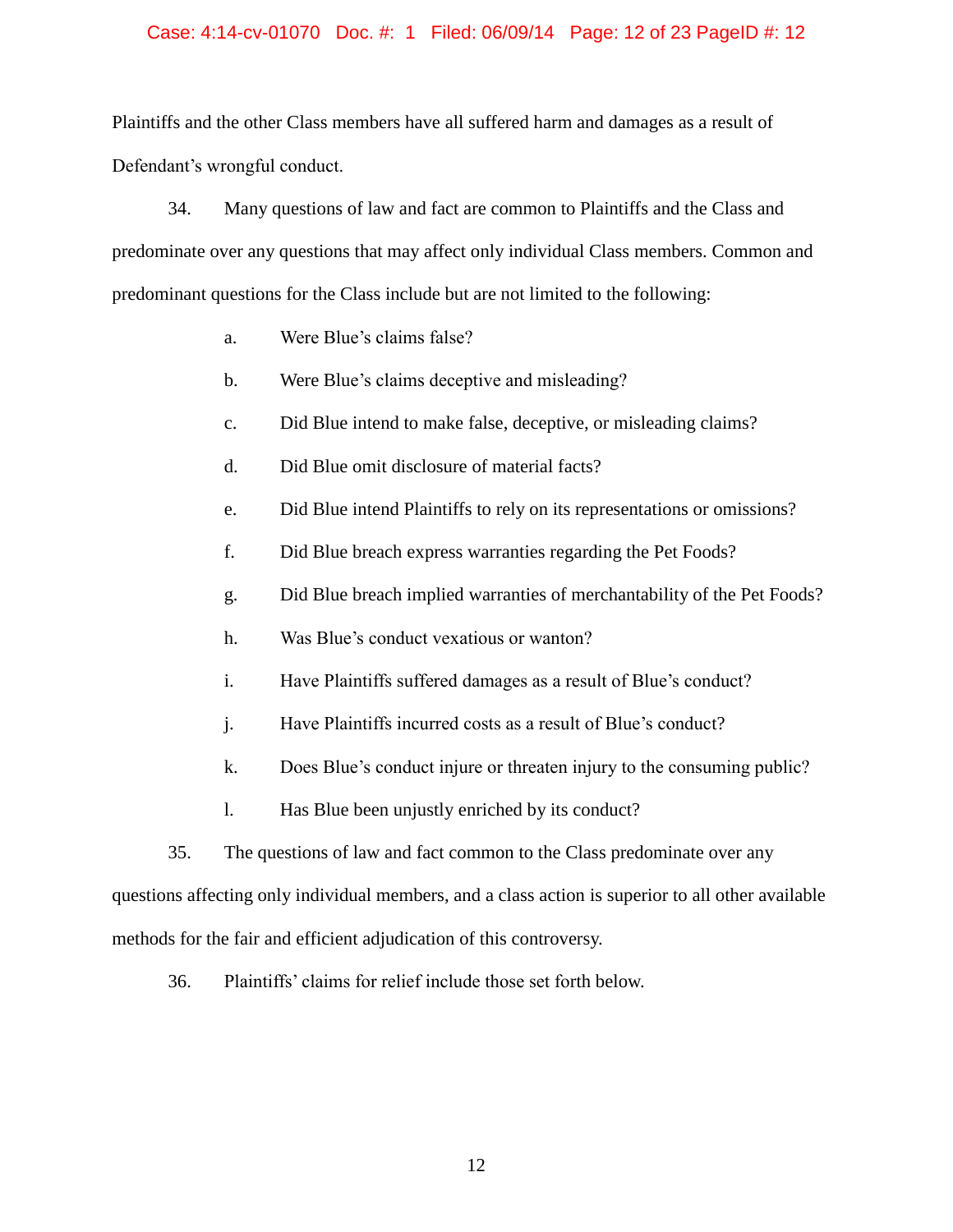### **VI. CLAIMS FOR RELIEF**

## **FIRST CLAIM FOR RELIEF (Violations of the Missouri Merchandising Practices Act, Mo. Rev. Stat § 407.020.43)**

37. The allegations of paragraphs 1 through 36 are incorporated as if fully set forth herein.

38. Missouri's Merchandising Practices Act prohibits the act, use, or employment by any person of any deception, fraud, false pretense, false promise, misrepresentation, unfair practice or the concealment, suppression, or omission of any material fact in connection with the sale or advertisement of any merchandise in trade or commerce. Mo. Rev. Stat § 407.020.43.

39. Defendant's conduct as described above constitutes the act, use, or employment of deception, fraud, false pretenses, false promises, misrepresentation, unfair practices and/or the concealment, suppression, or omission of material facts in connection with the sale or advertisement of any merchandise in trade or commerce. For example, Defendant misrepresents the ingredients in the Pet Foods, affirmatively and repeatedly claiming the Pet Foods do not contain poultry by-product meal and grains when, in fact, they do. Defendant's misstatements constitute material misrepresentations, for reasons that include: (i) Defendant, itself, stresses the pet health benefits of the absence of poultry by-product meal and grains in the Pet Foods; (ii) Defendant repeatedly and prominently touts the absence of those ingredients as major beneficial features of the Pet Foods and a competitive distinction; and (iii) the claimed absence of those ingredients and use of more costly ingredients is a basis of the premium Defendant charges for the Pet Foods. In addition, Defendant's failures to disclose the actual ingredients of the Pet Foods constitute material omissions in that: (i) as discussed in this paragraph, the presence of poultry by-product meal and grains are material product factors relating to advertised benefits and price; and (ii) the manufacture of the Pet Foods is controlled by Defendant and only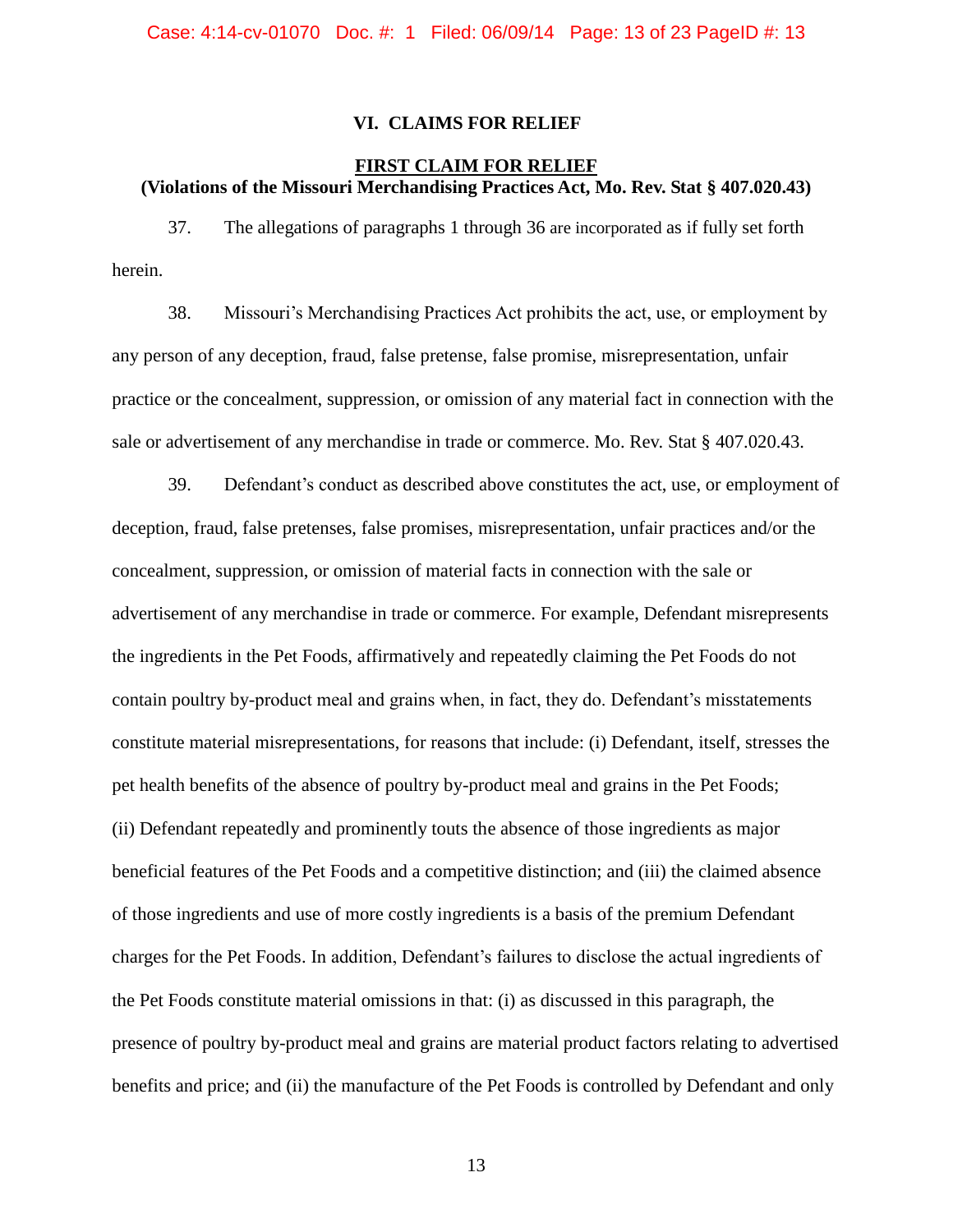#### Case: 4:14-cv-01070 Doc. #: 1 Filed: 06/09/14 Page: 14 of 23 PageID #: 14

Defendant is in a position to know what the Pet Foods contain before consumers purchase them; and (iii) upon information and belief, Defendant purposefully withholds information about the Pet Foods actual ingredients from the consuming public.

40. Defendant's representations and omissions regarding the Pet Foods were deceptive and likely to deceive, Defendant knew or should have known that its representations and omissions were untrue and misleading, and it was Defendant's intent to deceive the consuming public regarding the Pet Foods so that consumers would purchase the Pet Foods.

41. Based on the foregoing, Defendant's practices were unlawful under Missouri Statutes Section 407.020.

42. In addition to the claims of Plaintiffs and those Class members residing in the State of Missouri and whose claims arise under the laws of the State of Missouri, Plaintiffs similarly assert claims on behalf of Class Members whose claims arise under unfair and deceptive acts and practices statutes of their respective states, including rights arising under:

- a. Alaska Unfair Trade Practices and Consumer Protection Act, Alaska Stat. § 45.50.471, *et seq.*;
- b. Arizona Consumer Fraud Act, Ariz. Rev. Stat. § 44-1522, *et seq.*;
- c. Arkansas Deceptive Trade Practices Act, Ark. Code § 4-88-101, *et seq.*;
- d. California Consumer Legal Remedies Act, Cal. Civ. Code § 1750, *et seq.*; California Unfair Competition Law, Cal. Bus. & Prof Code § 17200, *et seq.*;
- e. Colorado Consumer Protection Act, Colo. Rev. Stat. § 6-1-101, *et seq.*;
- f. Connecticut Unfair Trade Practices Act, Conn. Gen. Stat. § 42-110a, *et seq.*;
- g. Delaware Deceptive Trade Practices Act, 6 Del. Code § 2511, *et seq.*;
- h. District of Columbia Consumer Protection Procedures Act, D.C. Code § 28 3901, *et seq.*;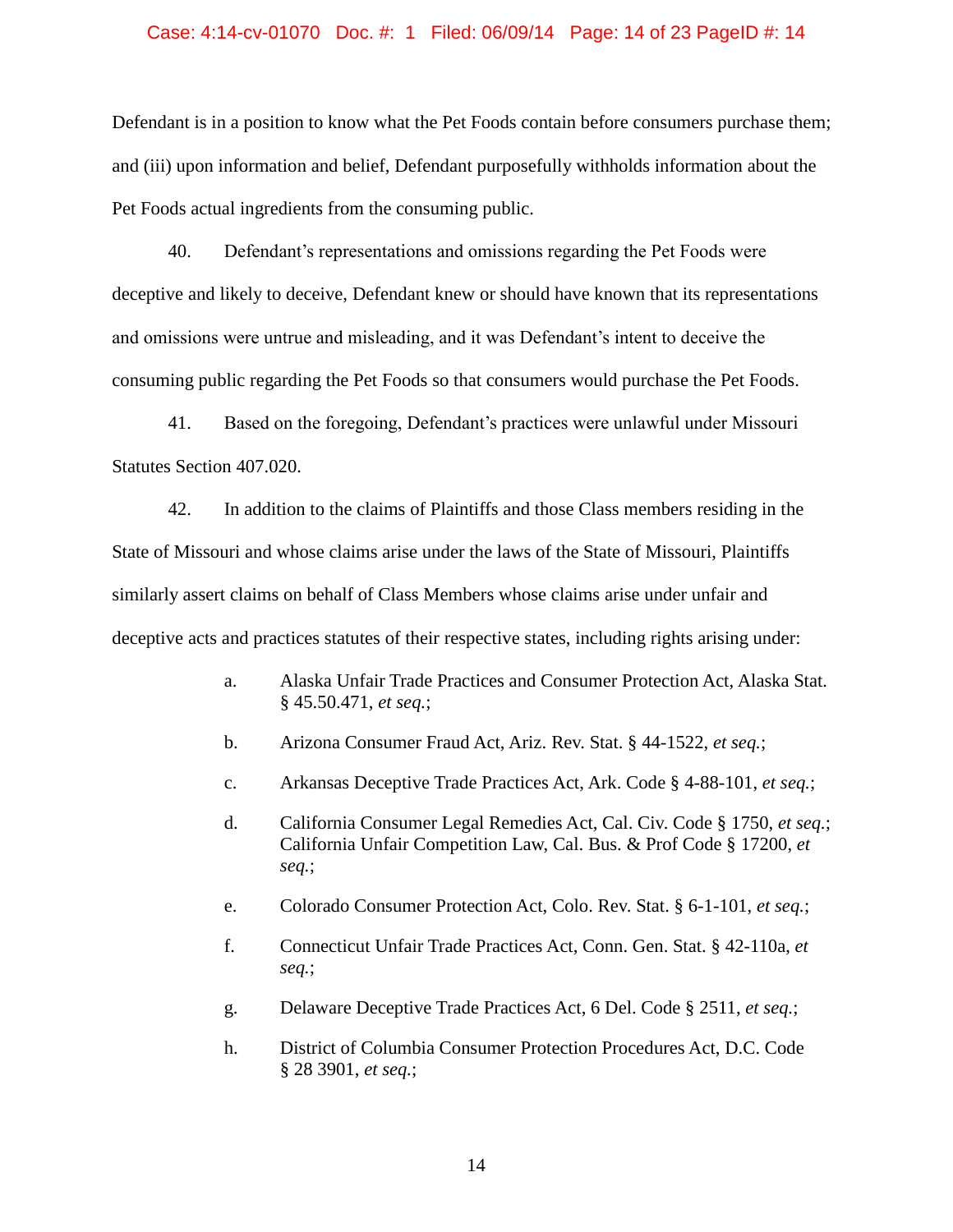- i. Florida Deceptive and Unfair Trade Practices Act, Fla. Stat. Ann. § 501.201, *et seq.*;
- j. Hawaii Unfair and Deceptive Practices Act, Haw. Rev. Stat. § 480 1, et. seq.; Hawaii Uniform Deceptive Trade Practices Act, Hawaii Rev. Stat. §481A-1, *et seq.*;
- k. Idaho Consumer Protection Act, Idaho Code, § 48-601, *et seq.*;
- l. Kansas Consumer Protection Act, Kan. Stat. Ann. § 50 626, *et seq.*;
- m. Kentucky Consumer Protection Act, Ky. Rev. Stat. Ann. § 367.110, *et seq.*;
- n. Maine Unfair Trade Practices Act, 5 M.R.S. § 205A, *et seq.*; Maine Uniform Deceptive Trade Practices Act, 10 M.R.S. § 1211, *et seq.*;
- o. Massachusetts Unfair and Deceptive Practices Act, Mass. Ann. L. ch. 93A, *et seq.*;
- p. Michigan Consumer Protection Act, M.C.L. § 445.901, *et seq.*;
- q. Minnesota Prevention of Consumer Fraud Act, Minn. Stat § 325F.68, *et seq.* ;
- r. Nebraska Consumer Protection Act, Neb. Rev. Stat. § 59 1601, *et seq.*; Nebraska Uniform Deceptive Trade Practices Act, Neb. Rev. Stat. § 87- 301, *et seq.*;
- s. New Hampshire Consumer Protection Act, N.H. Rev. Stat. § 358-A:1, *et seq.*;
- t. New Jersey Consumer Fraud Act, N.J. Stat. Ann. § 56:8 1, *et seq.*;
- u. New Mexico Unfair Practices Act, N.M. Stat. Ann. § 57-12-1, *et seq.*;
- v. New York Deceptive Acts and Practices Act, N.Y. Gen. Bus. L. § 349, *et seq.*;
- w. North Carolina Unfair and Deceptive Trade Practices Act, N.C. Gen. Stat. § 75-1.1, *et seq.*;
- x. North Dakota Consumer Fraud Act, N.D. Cent. Code § 51 15 01, *et seq.*;
- y. Oklahoma Consumer Protection Act, Okla. Stat. 15 § 751, *et seq.*;
- z. Rhode Island Unfair Trade Practices And Consumer Protection Act, R.I. Gen. L. § 6-13.1-1, *et seq.*;
- aa. Vermont Consumer Fraud Act, 9 Vt. Stat. Ann. § 2451, *et seq.*; and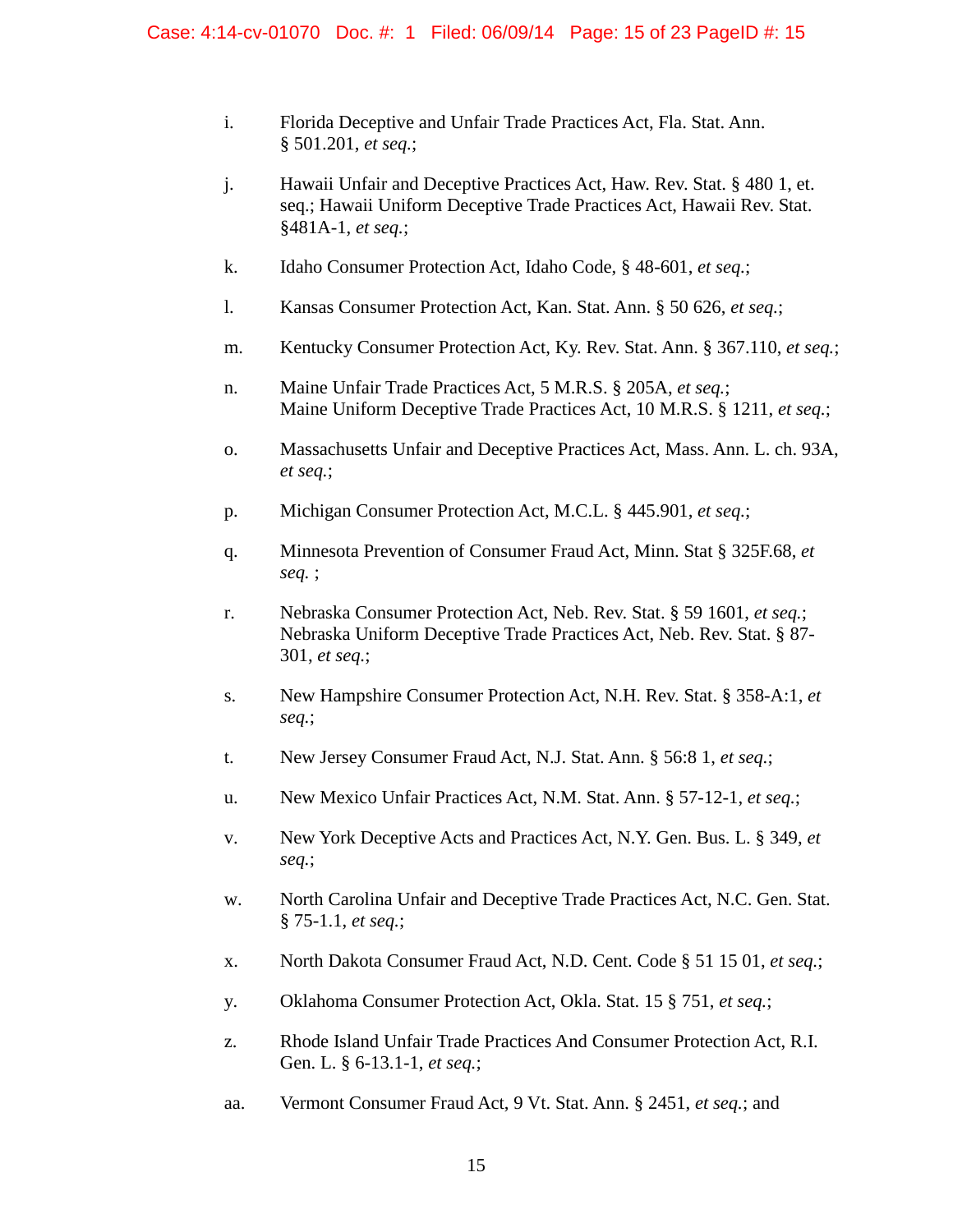#### Case: 4:14-cv-01070 Doc. #: 1 Filed: 06/09/14 Page: 16 of 23 PageID #: 16

bb. Washington Consumer Fraud Act, Wash. Rev. Code § 19.86.010, *et seq.*

43. Defendant's Pet Foods, as actually constituted, are worth less than as advertised and worth less than what Plaintiffs paid for them. As a result of Defendant's practices alleged herein, Plaintiffs were actually damaged, suffering ascertainable losses of money, including the difference between the actual value of the products they purchased and the value of the products had they been as represented.

44. Accordingly, Plaintiffs are entitled to be compensated for their actual damages, and to reasonable attorney's fees. Defendant's conduct was willful and without justification or excuse, and Defendant concealed facts affecting members of the public who were unable to ascertain those facts for themselves, and their pets, whom Defendant urged should be "treated like family." Therefore, Plaintiffs are entitled to punitive damages. Plaintiffs are informed and believe that unless this Court enjoins Defendant's conduct, Defendant will continue and expand the activities complained of herein, to the continued and irreparable injury of persons similarly situated to Plaintiffs, and Plaintiffs request that the Court enjoin Defendant from such further conduct.

## **SECOND CLAIM FOR RELIEF (Breach of Express Warranty, Mo. Ann. Stat. § 400.2-313)**

45. The allegations of paragraphs 1 through 44 are incorporated as if fully set forth herein.

46. Defendant manufactured, advertised, marketed, sold, and distributed the Pet Foods, or caused the Pet Foods to be manufactured, advertised, marketed, sold, and distributed, with the affirmation of fact and promise on its label and on the company's website that certain of the Pet Foods were grain-free and all were free from poultry by-product meal.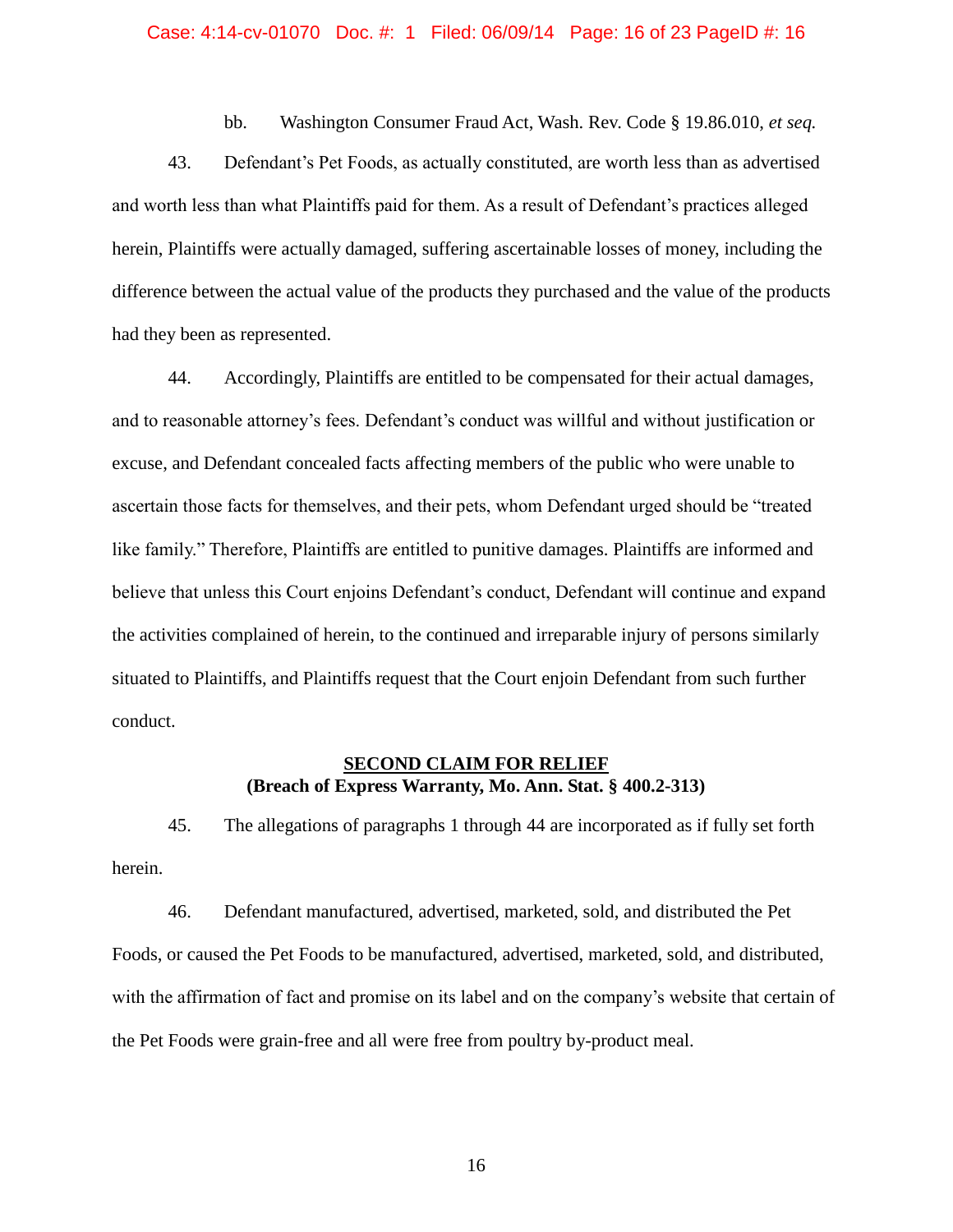#### Case: 4:14-cv-01070 Doc. #: 1 Filed: 06/09/14 Page: 17 of 23 PageID #: 17

47. These affirmations and promises were part of the basis of the bargain under which Plaintiffs' purchased the Pet Foods and were material factors inducing Plaintiffs' purchases.

48. Defendant breached these express warranties by promoting, distributing, and selling Pet Foods to Plaintiffs that did not conform to Defendant's promises or affirmations of fact made on the Pet Food packages and on Defendant's website. That is, Defendant affirmed that the Pet Foods are free of poultry by-product meal and except where specifically designated in a recipe, such as in recipes containing brown rice, are grain-free. However, the Pet Foods are not free of poultry by-product meal; further, the Pet Foods are not grain-free, in that some nonrice-recipe Pet Foods contain rice and/or corn.

49. In addition to the claims of Plaintiffs and those Class members residing the State of Missouri and whose claims arise under the laws of the State of Missouri, Plaintiffs similarly assert claims on behalf of Class Members whose claims arise under their respective states' statutes regarding breach of express warranty, including rights arising under:

- a. Ark. Code Ann. § 4-2-313;
- b. Cal. Comm. Code § 2313;
- c. Colo. Rev. St. § 4-2-313;
- d. 6 Del. C. § 2-313;
- e. Conn. Gen. Stat. Ann. § 42a-2-313;
- f. D.C. Stat. § 28:2-313;
- g. Florida Stat. § 672.313;
- h. Haw. Rev. Stat. § 490:2-313;
- i. Idaho Code Ann. § 28-2-313;
- j. Kan. Stat. Ann. § 84-2-313;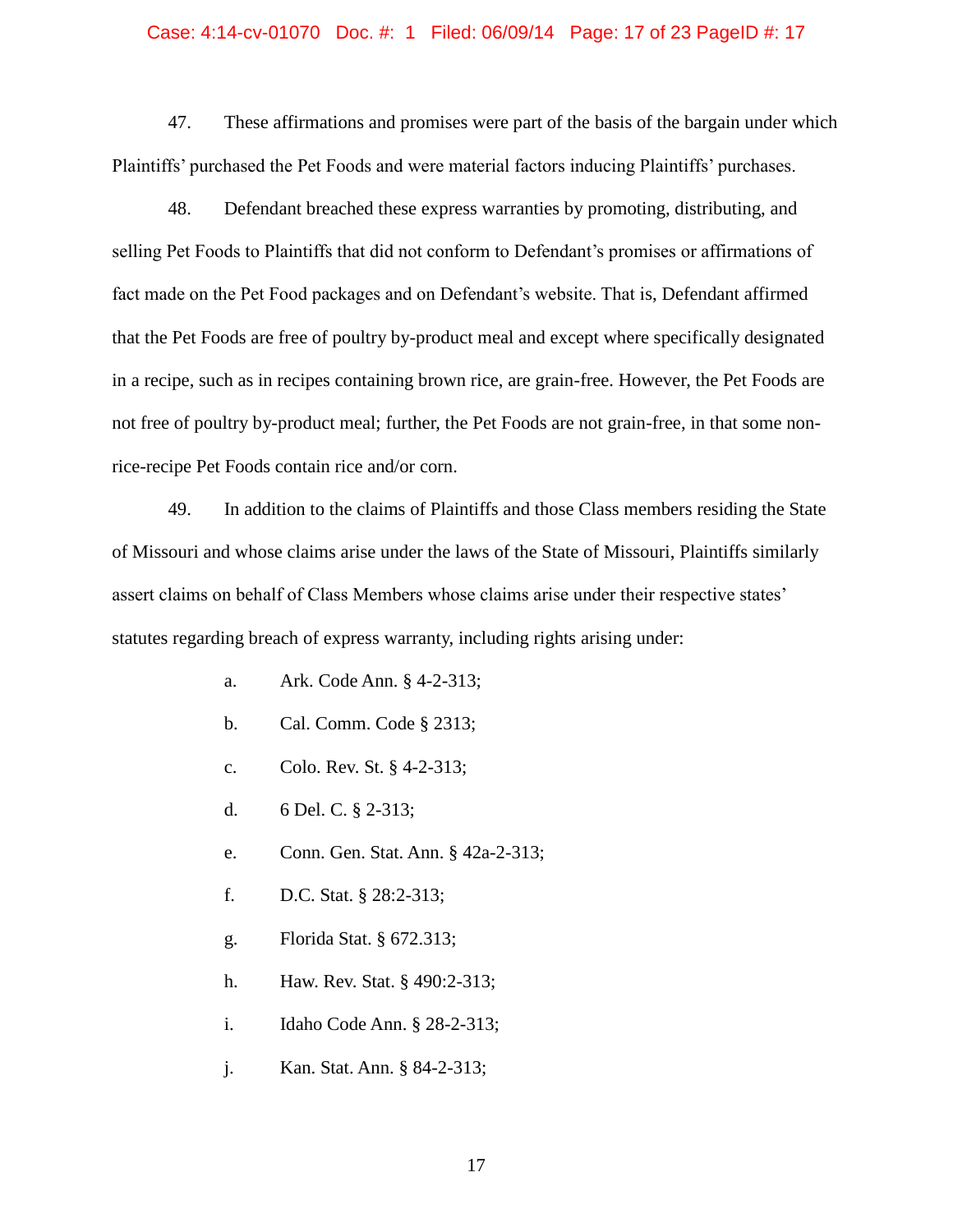- k. Mich. Comp. Laws Ann. § 440.2313;
- l. Minn. Stat. Ann. § 336.2-313;
- m. Mont. Code Ann. § 30-2-313;
- n. Nev. Rev. Stat. §104.2313;
- o. N.J. Stat. Ann. § 12A:2-313;
- p. N.Y. U.C.C. Law § 2-313;
- q. N.C. Gen. Stat. Ann. § 25-2-313;
- r. Ohio Rev. Code Ann. § 1302.26
- s. Okla. Stat. Ann. Tit. 12A, § 2-313;
- t. Penn. Stat. Ann. Tit. 13, § 2313;
- u. S.C. Code Ann. § 36-2-313;
- v. Vt. Stat. Ann. § 2-313;
- w. Va. Code Ann. § 8.2-313;
- x. Wa. Ann. § 62A.2-313; and
- y. W. Va. Code § 46-2-313.

50. As a proximate result of Defendant's breach of its express warranty, Plaintiffs have sustained damages that include but are not limited to the purchase prices they paid for Pet Foods, the premiums they paid in those purchases, and/or the difference between the Pet Foods' actual values versus their values if they had been constituted as Defendant represented.

51. Accordingly, Plaintiffs are entitled to be compensated for their actual damages and to reimbursement; to costs, expenses, and attorney's fees, particularly in light of Defendant's wanton and vexatious conduct; and to such other legal and equitable relief as the Court may order.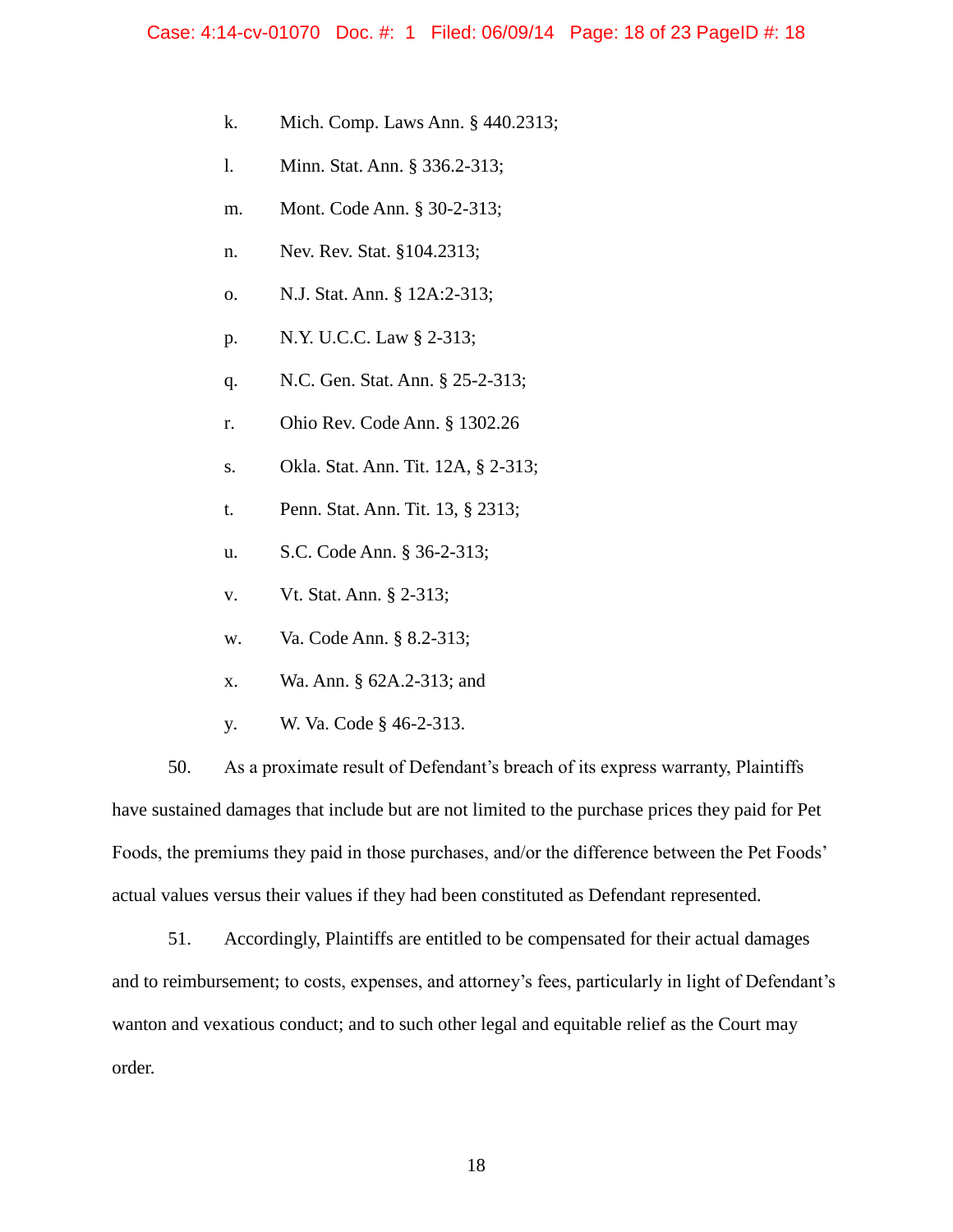## **THIRD CLAIM FOR RELIEF (Breach of Implied Warranty of Merchantability, Mo. Ann. Stat. § 400.2-314)**

52. The allegations of paragraphs 1 through 51 are incorporated as if fully set forth herein.

53. Defendant impliedly warranted to Plaintiffs that its Pet Foods were "merchantable" within the meaning of Missouri Statutes Section 400.2-314.

54. Defendant breached its implied warranty of merchantability because the Pet Foods: (i) would not pass without objection in the trade because they contain poultry by-product meal and/or grains that Defendant represented they did not have; (ii) the Pet Foods were not adequately contained, packaged and labeled, in that their labels are false and misleading regarding the poultry by-product meal and grain ingredients; and (iii) the Pet Foods did not conform to the promises or affirmations of fact made on their packaging labels, regarding the absence of poultry by-product meal and/or grains.

55. In addition to the claims of Plaintiffs and those Class members residing in the State of Missouri and whose claims arise under the laws of the State of Missouri, Plaintiffs similarly assert claims on behalf of Class Members whose claims arise under their respective states' statutes regarding breach of express warranty, including rights arising under:

- a. Ark. Stat. § 7-2-314;
- b. Alaska St. § 45.02.314;
- c. Colo. Rev. Stat. § 4-2-314;
- d. Conn. Gen. Stat. Ann. § 42a-2-314;
- e. 6 Del. C. §§ 2-314, 2-315;
- f. D.C. Stat. § 28:2-314;
- g. Haw. Rev. Stat. § 490:2-314;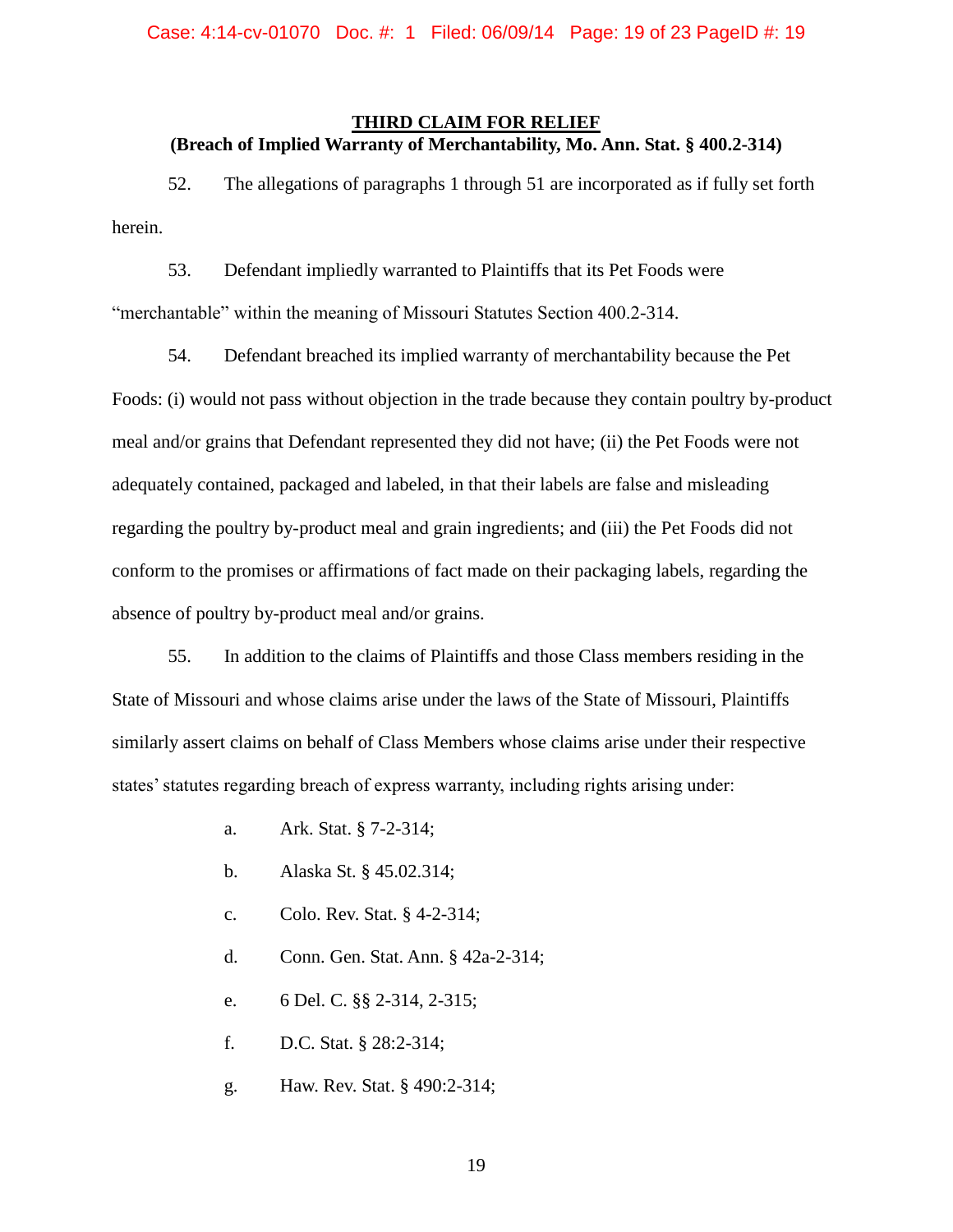- h. Kan. Stat. Ann. § 50-639(b);
- i. 11 Maine Rev. Stat. Ann. § 2-314;
- j. Md. Com. Law Code Ann. § 2-314;
- k. Mass. Gen. Laws Ann. 106 § 2-314;
- l. Minn. Stat. Ann. § 336.2-314;
- m. Neb. Rev. Stat. § 2-314;
- n. Nev. Rev. Stat. § 104.2314;
- o. N.J. Stat. Ann. § 12A:2-314;
- p. Okla. Stat. Ann. tit. 12A, § 2-314;
- q. Penn. Stat. Ann. tit. 13, § 2314;
- r. S.C. §§ 36-2-314, 315; and
- s. W. Va. Code § 46-2-314.

56. As a proximate result of Defendant's breach of the implied warranty of merchantability, Plaintiffs sustained damages, including but not limited to the purchase prices of the fraudulent products, the loss in value of the products, the loss in usefulness of the products, and/or the difference between the actual value of the products and the value of the products had they been merchantable.

57. Accordingly, Plaintiffs are entitled to be compensated for their actual damages and to reimbursement; to costs, expenses, and attorney's fees, particularly in light of Defendant's wanton and vexatious conduct; and to such other legal and equitable relief as the Court may order.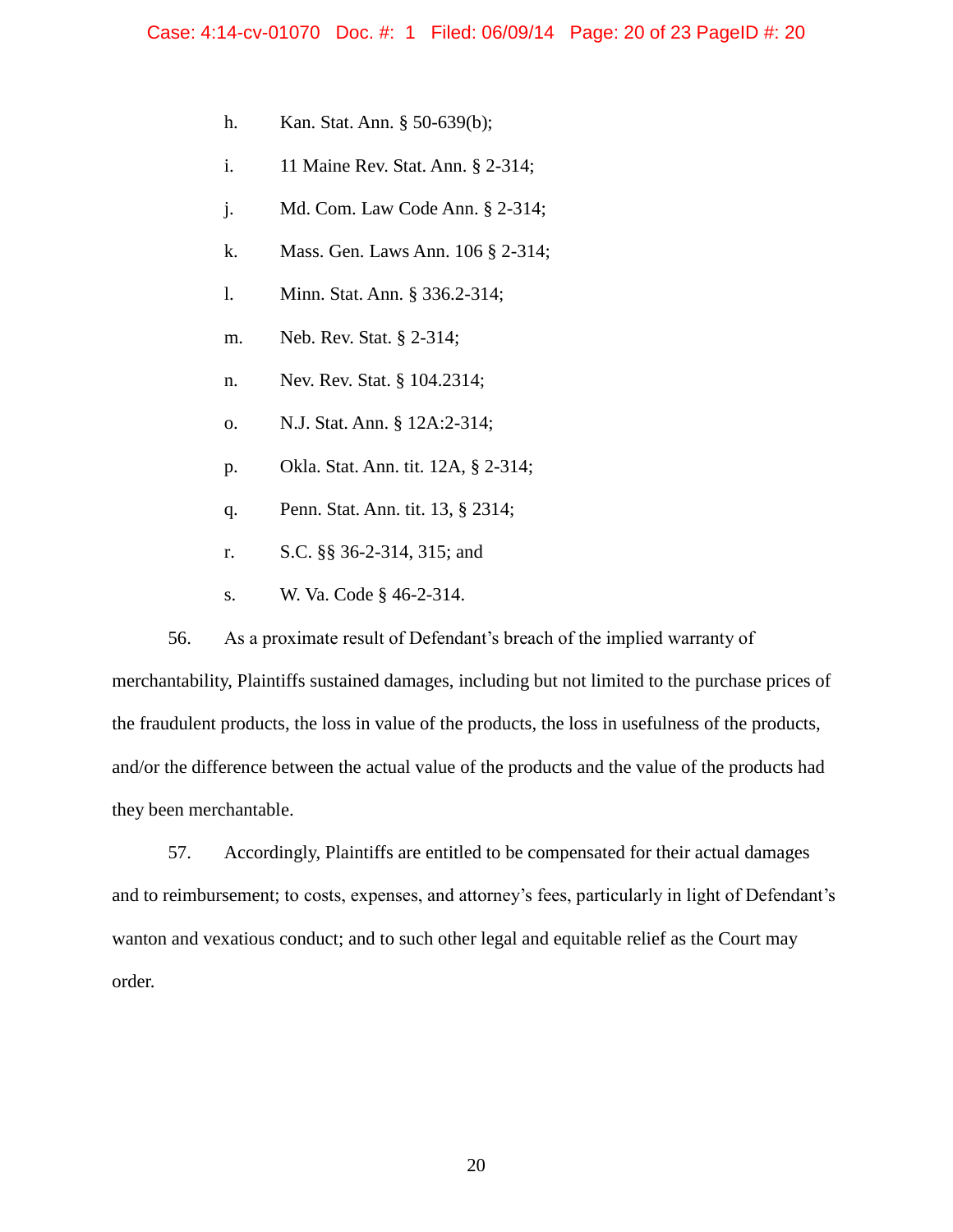## **FOURTH CLAIM FOR RELIEF (Common-Law Unjust Enrichment)**

58. The allegations of paragraphs 1 through 57 are incorporated as if fully set forth herein.

59. By purchasing Defendant Pet Foods, Plaintiffs conferred a benefit on Defendant in the form of the purchase price to which Defendant was not entitled.

60. Defendant appreciated the benefit because, were consumers not to purchase Defendant Pet Foods, Defendant would have no sales and make no money.

61. Defendant's acceptance and retention of the benefit is inequitable and unjust

because the benefit was obtained by Defendant's fraudulent and misleading representations about Defendant Pet Foods.

62. Equity cannot in good conscience permit Defendant to be economically enriched for such actions at the Plaintiffs' and Class members' expense and in violation of Missouri law, and therefore restitution and/or disgorgement of such economic enrichment is required.

## **PRAYER FOR RELIEF**

WHEREFORE, Plaintiffs, individually and on behalf of the Class, respectfully request that the Court:

- A. Certify this action as a class action of affected persons in the United States;
- B. Appoint Plaintiffs as Class Representatives and Plaintiffs' counsel as Class Counsel;
- C. Award Plaintiffs compensation and reimbursement for their damages and losses;
- D. Award Plaintiffs the disgorgement of Defendants' profits from its unlawful conduct;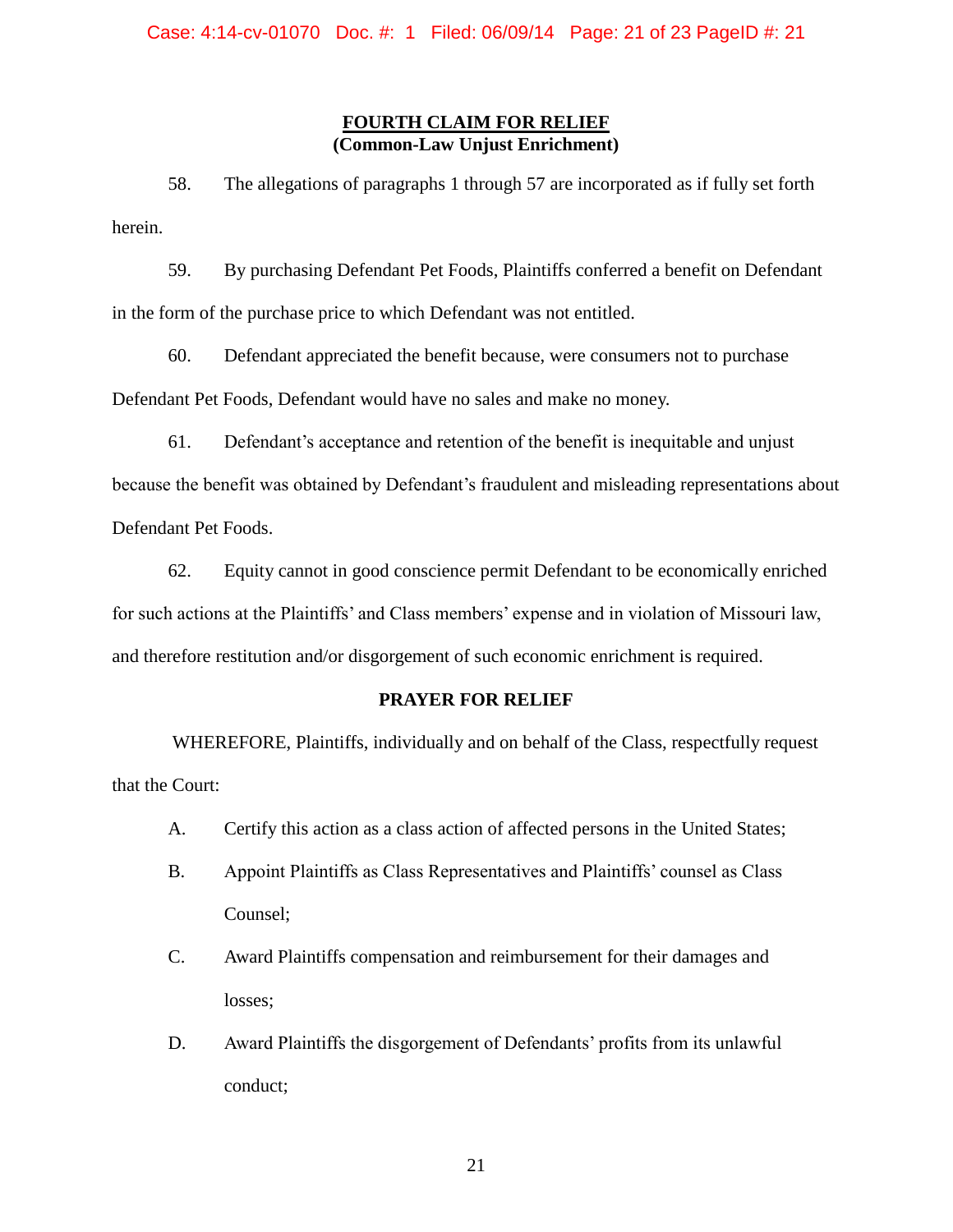- E. Grant Plaintiffs the equitable relief of the cessation of Defendant's conduct complained of herein;
- F. Grant Plaintiffs pre-judgment and post-judgment interest;
- G. Grant Plaintiffs costs associated with the prosecution of this action;
- H. Grant Plaintiffs attorney's fees;
- I. Award punitive damages; and
- J. Award such other and further relief as this Court deems just and proper.

Dated: June 9, 2014 Respectfully Submitted,

By: /s/ Stephen F. Gaunt

Stephen F. Gaunt, #33183 One of the attorneys for Plaintiffs, individually and on behalf of all others similarly situated

David L. Steelman, #27334 dsteelman@steelmanandgaunt.com Stephen F. Gaunt, #33183 sgaunt@steelmanandgaunt.com Patrick J. Horsefield, #50380 phorsefield@steelmanandgaunt.com STEELMAN, GAUNT & HORSEFIELD 901 Pine Street, Suite 110 Rolla, Missouri 65401 Telephone: (573) 458-5231 Facsimile: (573) 341-8548

Scott A. Kamber (not yet admitted) skamber@kamberlaw.com David A. Stampley (not yet admitted) dstampley@kamberlaw.com KAMBERLAW, LLC 100 Wall Street, 23rd Floor New York, New York 10005 Telephone: (212) 920-3072 Facsimile: (212) 202-6364